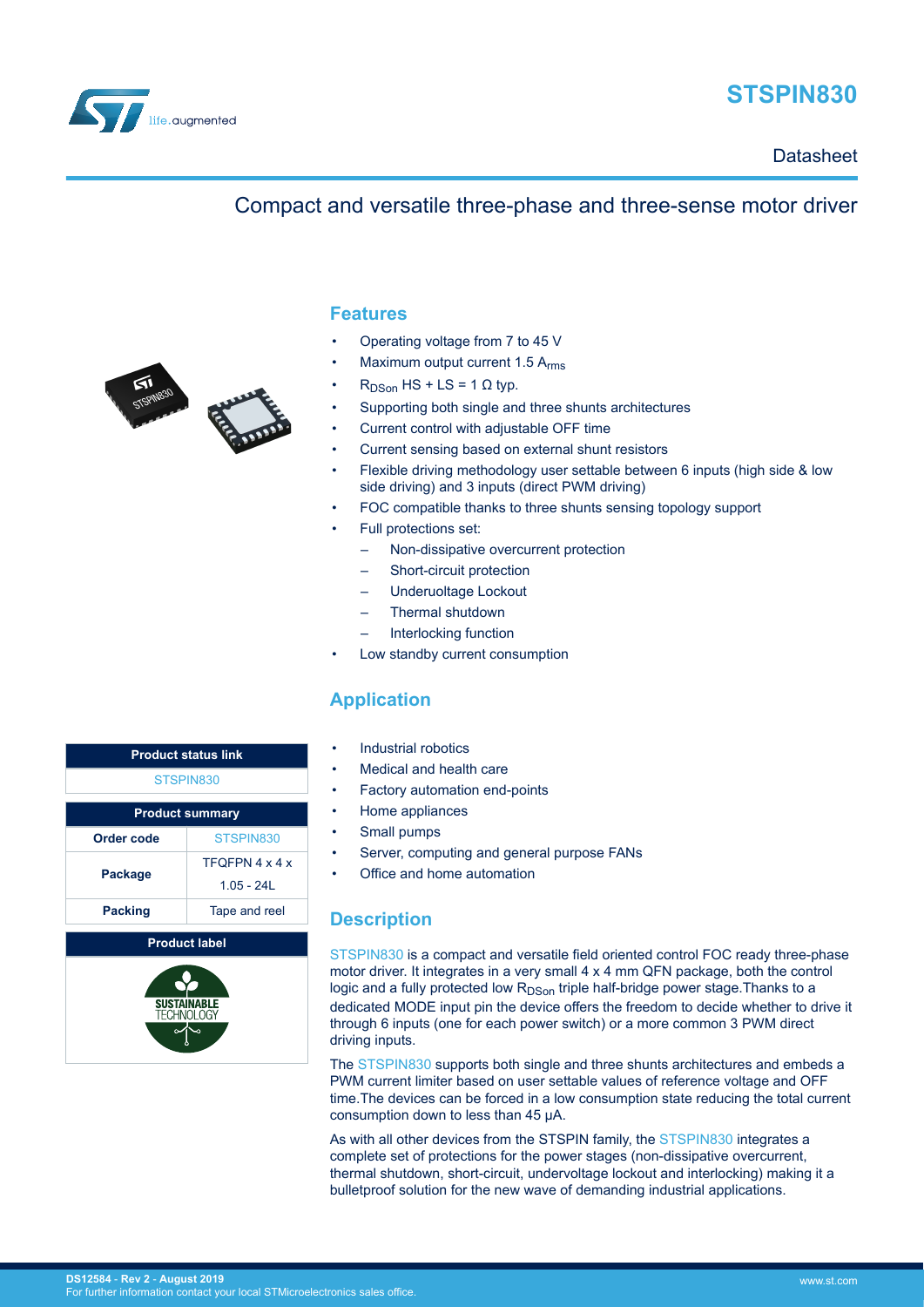<span id="page-1-0"></span>

# **1 Block diagram**



#### **Figure 1. STSPIN830 block diagram**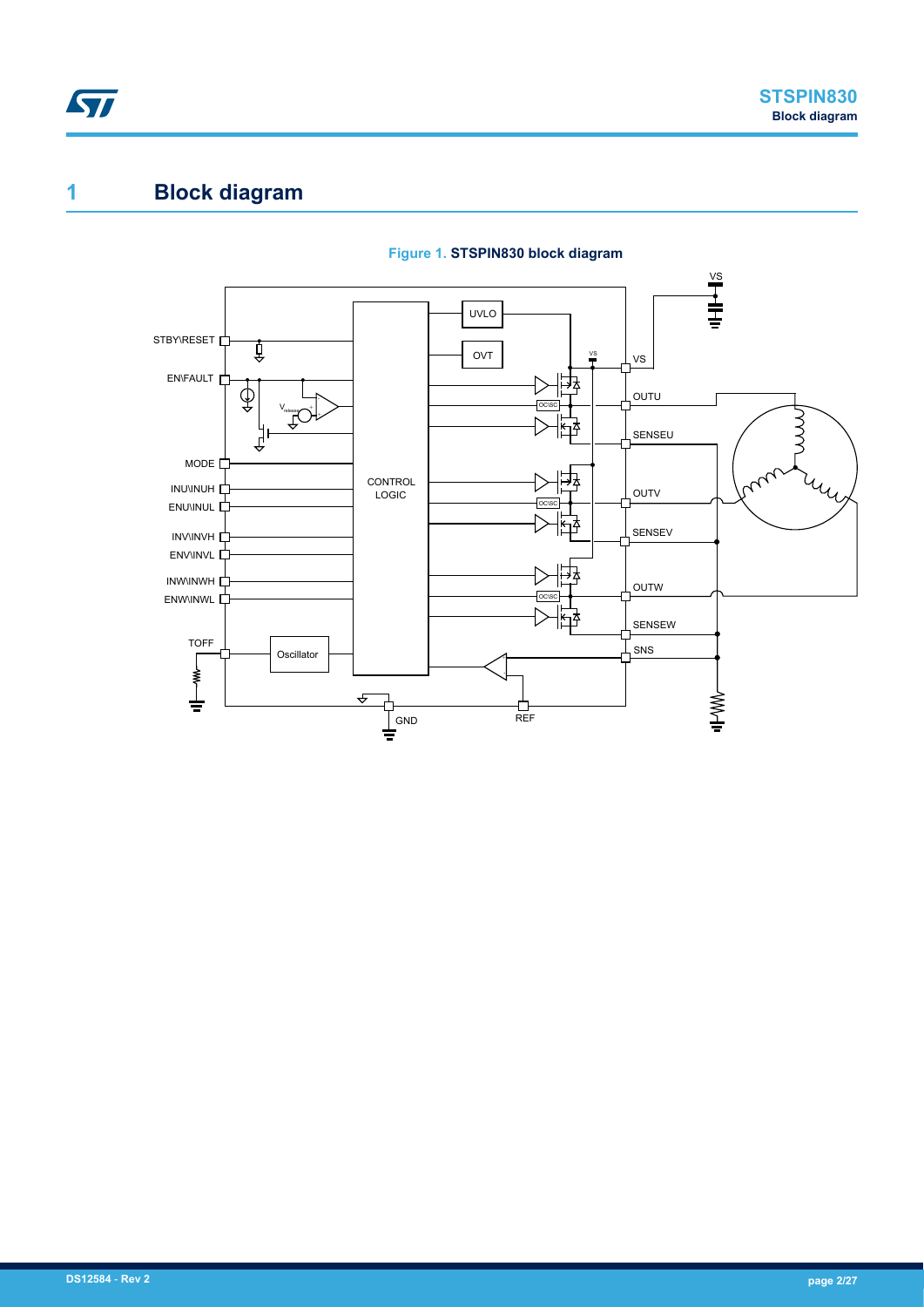# <span id="page-2-0"></span>**2 Electrical data**

### **2.1 Absolute maximum ratings**

#### **Table 1. Absolute maximum ratings**

| <b>Symbol</b>                | <b>Parameter</b>                                                   | <b>Value</b>   | <b>Unit</b> |
|------------------------------|--------------------------------------------------------------------|----------------|-------------|
| $V_S$                        | Supply voltage                                                     | $-0.3$ to 48   | $\vee$      |
| $V_{IN}$                     | Logic input voltage                                                | $-0.3$ to 5.5  | $\vee$      |
| $V_{\text{OUT},\text{diff}}$ | Differential voltage between VSx, OUTU, OUTV, OUTW and SENSEx pins | up to $48$     | $\vee$      |
| <b>V</b> SENSE               | Sense pins voltage $(1)$                                           | $-2$ to 2      | $\vee$      |
| <b>V<sub>REF</sub></b>       | Reference voltage input                                            | $-0.3$ to 2    | V           |
| <b>JOUT.RMS</b>              | Continuous power stage output current (each bridge)                | 1.5            | $A_{rms}$   |
| T <sub>i</sub>               | Junction temperature                                               | $-40$ to $150$ | $^{\circ}C$ |
| $T_{\mathrm{STG}}$           | Storage temperature                                                | $-55$ to 150   | $^{\circ}C$ |

*1. SENSEU, SENSEV, SENSEW, SNS.*

#### **2.2 Recommended operating conditions**

#### **Table 2. Recommended operating conditions**

| <b>Symbol</b>          | <b>Parameter</b>        | <b>Min</b> | <b>Typ</b>               | <b>Max</b> | <b>Unit</b> |
|------------------------|-------------------------|------------|--------------------------|------------|-------------|
| $V_{\rm S}$            | Supply voltage          |            | $\overline{\phantom{0}}$ | 45         | $\vee$      |
| $V_{IN}$               | Logic input voltage     |            | $\overline{\phantom{0}}$ | 5          | v           |
| V <sub>SENSE</sub>     | Sense pins voltage      | $-1$       | $\overline{\phantom{0}}$ | $+1$       | $\vee$      |
| <b>V<sub>REF</sub></b> | Reference voltage input | 0.1        | $\overline{\phantom{0}}$ |            | $\vee$      |
| $f_{\mathsf{SW}}$      | Switching frequency     |            |                          | 400        | kHz         |

### **2.3 Thermal data**

#### **Table 3. Thermal data**

| <b>Symbol</b>      | <b>Parameter</b>                                  | <b>Conditions</b>                                     | <b>Value</b> | <b>Unit</b>   |
|--------------------|---------------------------------------------------|-------------------------------------------------------|--------------|---------------|
| $R_{th,JA}$        | Junction-to-ambient thermal resistance            | Natural convection, according to<br>JESD51-2a 1       | 36.5         | °C/W          |
| $R_{thJCtop}$      | Junction-to-case thermal resistance (top side)    | Cold plate on top package, according to<br>JESD51-121 | 27.6         | °C/W          |
| $R_{thJCbot}$      | Junction-to-case thermal resistance (bottom side) | Cold plate on exposed pad, according to<br>JESD51-121 | 5.9          | °C/W          |
| $R_{th,JB}$        | Junction-to-board thermal resistance              | according to JESD51-81                                | 13.6         | °C/W          |
| $\Psi_{\text{JT}}$ | Junction-to-top characterization                  | According to JESD51-2a1                               | 1            | °C/W          |
| $\Psi_{JB}$        | Junction-to-board characterization                | According to JESD51-2a1                               | 13.7         | $\degree$ C/W |

*1. Simulated on a 76.2 x 114.3 x 1.6 mm, with vias underneath the component, 2s2p board as per standard Jedec (JESD51-7) in natural convection.*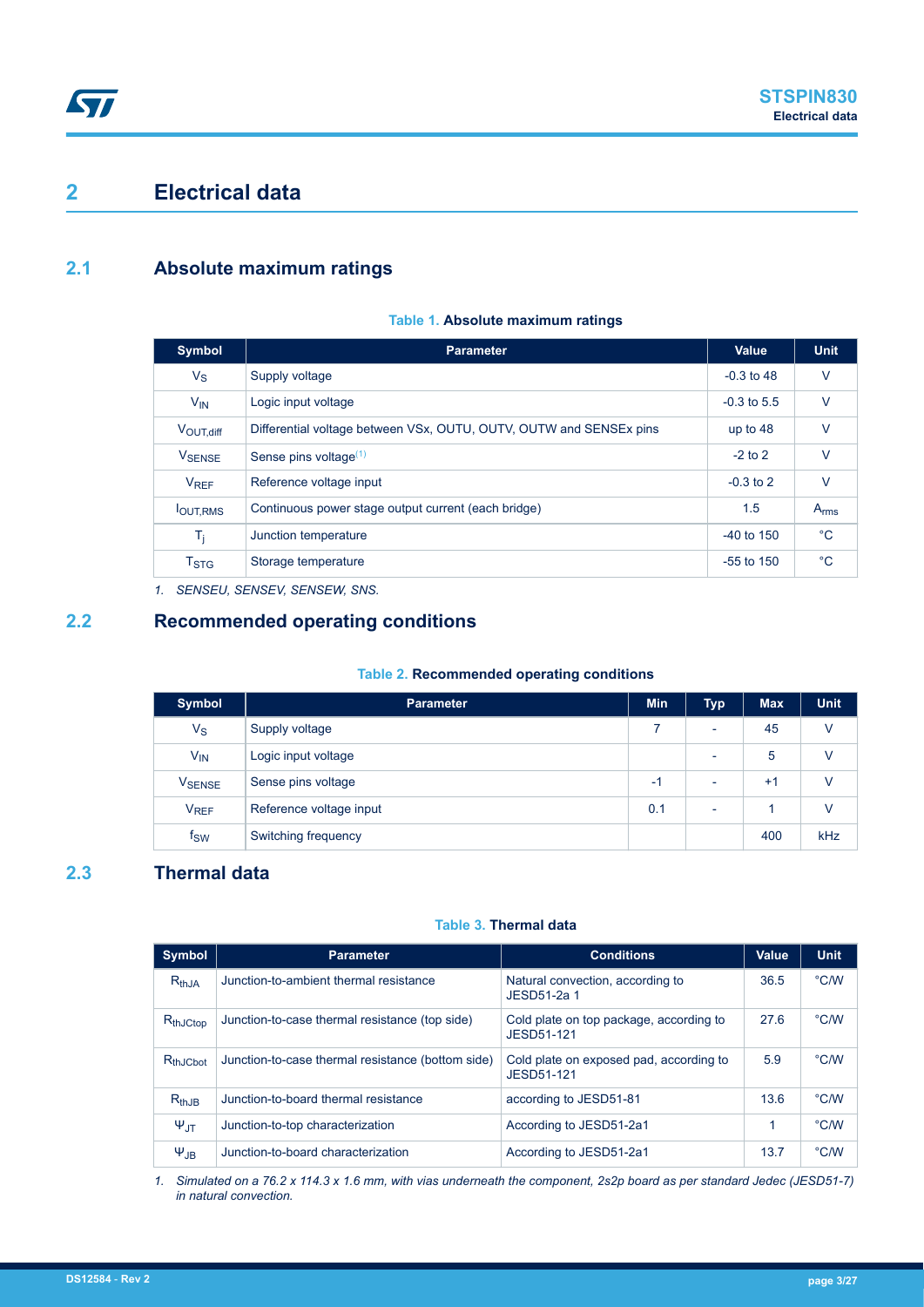# <span id="page-3-0"></span>**2.4 ESD protection ratings**

| <b>Symbol</b>                                 | <b>Parameter</b> | <b>Conditions</b>                                                                     | <b>Class</b>    | Value | <b>Unit</b> |
|-----------------------------------------------|------------------|---------------------------------------------------------------------------------------|-----------------|-------|-------------|
| <b>HBM</b>                                    | Human body model | Conforming to ANSI/ESDA/JEDEC JS001                                                   | H2              | 2     | kV          |
| All pins<br>Charge device model<br><b>CDM</b> |                  | Conforming to ANSI/ESDA/JEDEC JS002                                                   | C <sub>2a</sub> | 500   | v           |
|                                               |                  | Conforming to ANSI/ESDA/JEDEC JS002<br>Corner pins only (1, 6, 7, 12, 13, 18, 19, 24) |                 | 750   | V           |
| <b>MM</b>                                     | Machine model    | Conforming to EIA/JESD22-A115-C                                                       | <b>NC</b>       | 200   |             |

#### **Table 4. ESD protection ratings**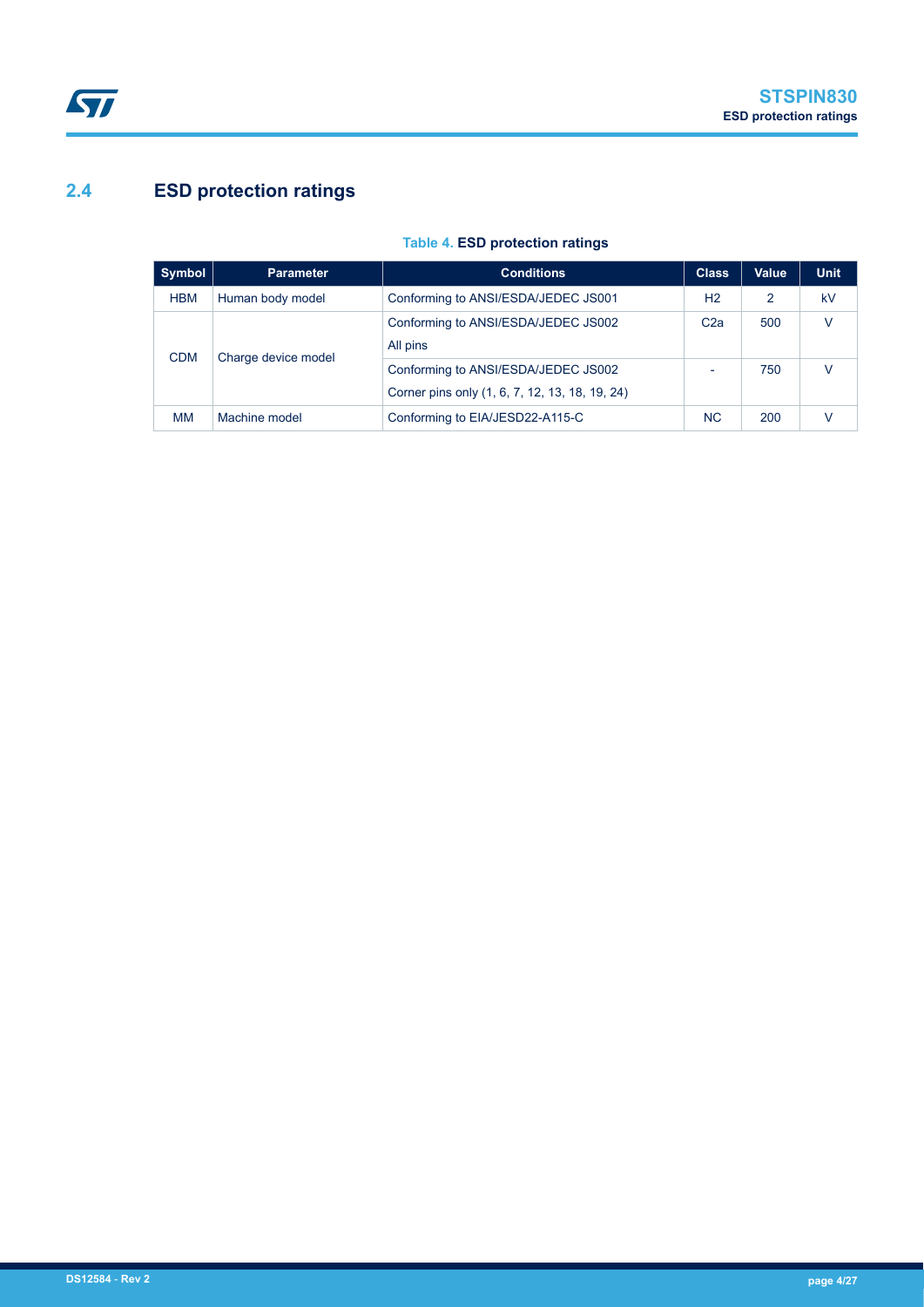# <span id="page-4-0"></span>**3 Electrical characteristics**

Testing conditions:  $V_S$  = 36 V, T<sub>j</sub> = 25 °C unless otherwise specified.

| <b>Symbol</b>               | <b>Parameter</b>                             | <b>Test condition</b>                         | <b>Min</b>     | <b>Typ</b>   | <b>Max</b> | Unit         |
|-----------------------------|----------------------------------------------|-----------------------------------------------|----------------|--------------|------------|--------------|
| <b>General</b>              |                                              |                                               |                |              |            |              |
| $V_{\text{Sth}(\text{ON})}$ | V <sub>S</sub> turn-on threshold             | V <sub>S</sub> rising from 0 V                |                | 6.0          | 6.5        | V            |
| V <sub>Sth</sub> (HYST)     | V <sub>S</sub> turn-off threshold hysteresis | V <sub>S</sub> falling from 7 V               |                | 0.4          |            | $\vee$       |
|                             |                                              | No commutations                               |                |              |            |              |
|                             |                                              | $EN = '0'$                                    |                | 2.3          | 2.7        | mA           |
| $\mathsf{I}_\mathsf{S}$     | V <sub>S</sub> supply current                | $R_{TOFF}$ = 10 k $\Omega$                    |                |              |            |              |
|                             |                                              | No commutations                               |                |              |            |              |
|                             |                                              |                                               | 2.7            | 3            | mA         |              |
|                             |                                              | $R_{TOFF}$ = 10 k $\Omega$                    |                |              |            |              |
| <b>VSTBYL</b>               | Standby low voltage                          |                                               |                |              | 0.8        | $\vee$       |
| <b>VSTBYH</b>               | Standby high voltage                         |                                               | $\overline{2}$ |              |            | V            |
| I <sub>S</sub> , STBY       | V <sub>S</sub> supply standby current        | $STBY = 0 V$                                  |                |              | 45         | μA           |
| <b>Power stage</b>          |                                              |                                               |                |              |            |              |
|                             | Total on resistance HS + LS                  | $V_S = 21 V$                                  |                | $\mathbf{1}$ |            |              |
|                             |                                              | $I_{OUT} = 1 A$                               |                |              | 1.3        |              |
| R <sub>DSon HS+LS</sub>     |                                              | $V_S = 21 V$                                  |                |              |            | Ω            |
|                             |                                              | $I_{OUT} = 1 A$                               |                | 1.4          | 1.6        |              |
|                             |                                              | $T_i = 150 °C^{(1)}$                          |                |              |            |              |
|                             |                                              | $OUTx = VS = 48 V$                            |                |              | 20         |              |
| $I_{DSS}$                   | Output leakage current                       | $OUTx = -0.3 V$                               | $-1$           |              |            | μA           |
| $V_{DF}$                    | Freewheeling diode forward voltage           | $I_D$ = TBD A                                 |                | $\mathbf{1}$ |            | V            |
| t <sub>rise</sub>           | Rise time                                    | $V_S = 21 V$                                  |                | 120          |            | ns           |
| $t_{fall}$                  | Fall time                                    | $V_S = 21 V$                                  |                | 60           |            | ns           |
| <b>Logic IO</b>             |                                              |                                               |                |              |            |              |
| V <sub>IH</sub>             | High logic level input voltage               |                                               | $\overline{2}$ |              |            | V            |
| $V_{IL}$                    | Low logic level input voltage                |                                               |                |              | 0.8        | V            |
| $V_{OL}$                    | Low logic level output voltage               | $I_{OL}$ = 4 mA                               |                |              | 0.3        | $\mathsf{V}$ |
| <b>VRELEASE</b>             | FAULT open-drain release voltage             |                                               |                |              | 0.6        | $\vee$       |
| R <sub>STBY</sub>           | STBY pull-down resistance                    |                                               |                | 60           |            | kΩ           |
| <b>IPDEN</b>                | Enable pull-down current                     |                                               |                | 5            |            | μA           |
| $t_{\text{ENd}}$            | EN input propagation delay                   | From EN falling edge to OUT high<br>impedance |                | 400          |            | ns           |
| $t_{\text{INd}(\text{ON})}$ | Turn-on propagation delay                    | From INxH rising edge to 10% of OUTx          |                |              |            | ns           |

#### **Table 5. Electrical characteristics**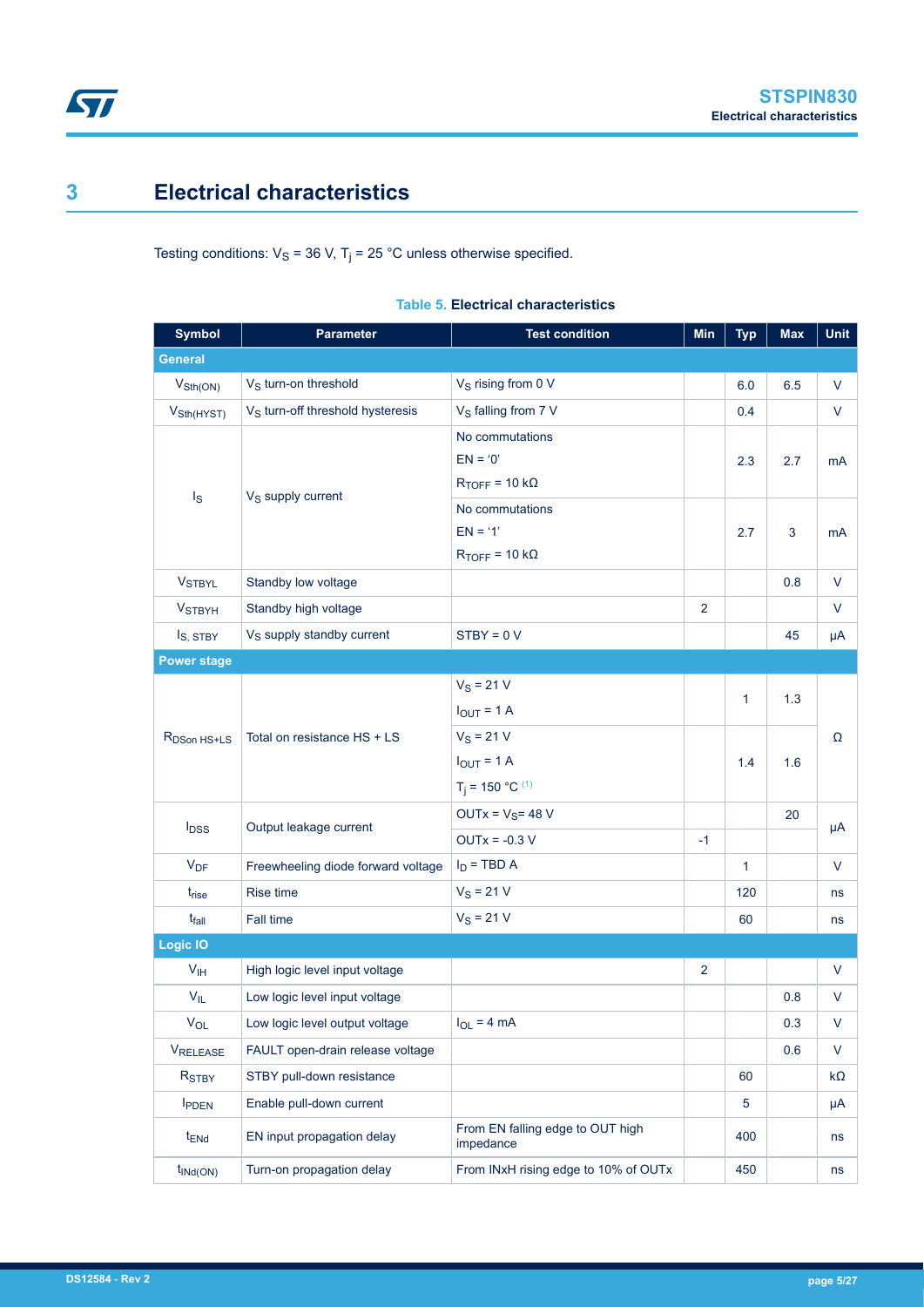<span id="page-5-0"></span>

| <b>Symbol</b>                    | <b>Parameter</b><br><b>Test condition</b> |                                      | Min   | <b>Typ</b> | <b>Max</b> | <b>Unit</b> |
|----------------------------------|-------------------------------------------|--------------------------------------|-------|------------|------------|-------------|
| $t_{\text{INd(OFF)}}$            | Turn-off propagation delay                | From INxL rising edge to 90% of OUTx |       | 250        |            | ns          |
| <b>PWM current control</b>       |                                           |                                      |       |            |            |             |
| V <sub>SNS, OFFSET</sub>         | Current control offset                    |                                      | $-15$ |            | 15         | mV          |
|                                  | <b>Total OFF time</b>                     | $R_{OFF} = 10 k\Omega$               |       | 13         |            | $\mu s$     |
| $t_{\text{OFF}}$                 |                                           | $R_{OFF}$ = 160 k $\Omega$           |       | 146        |            | $\mu s$     |
| $\Delta t$ <sub>OFF</sub>        | OFF time precision                        | Full temperature range (1)           | 20%   |            | $+20%$     | $\%$        |
| t <sub>OFF,jitter</sub>          | Total OFF time jittering                  |                                      |       | ±2%        |            |             |
| <b>Protections</b>               |                                           |                                      |       |            |            |             |
| T <sub>jSD</sub>                 | Thermal shutdown threshold                |                                      |       | 160        |            | $^{\circ}C$ |
| $T_{\mathsf{jSD},\mathsf{Hyst}}$ | Thermal shutdown hysteresis               |                                      |       | 40         |            | $^{\circ}C$ |
| $I_{OC}$                         | Overcurrent threshold                     |                                      |       | 3          | 3.5        | A           |

*1. Based on characterization data on a limited number of samples, not tested during production.*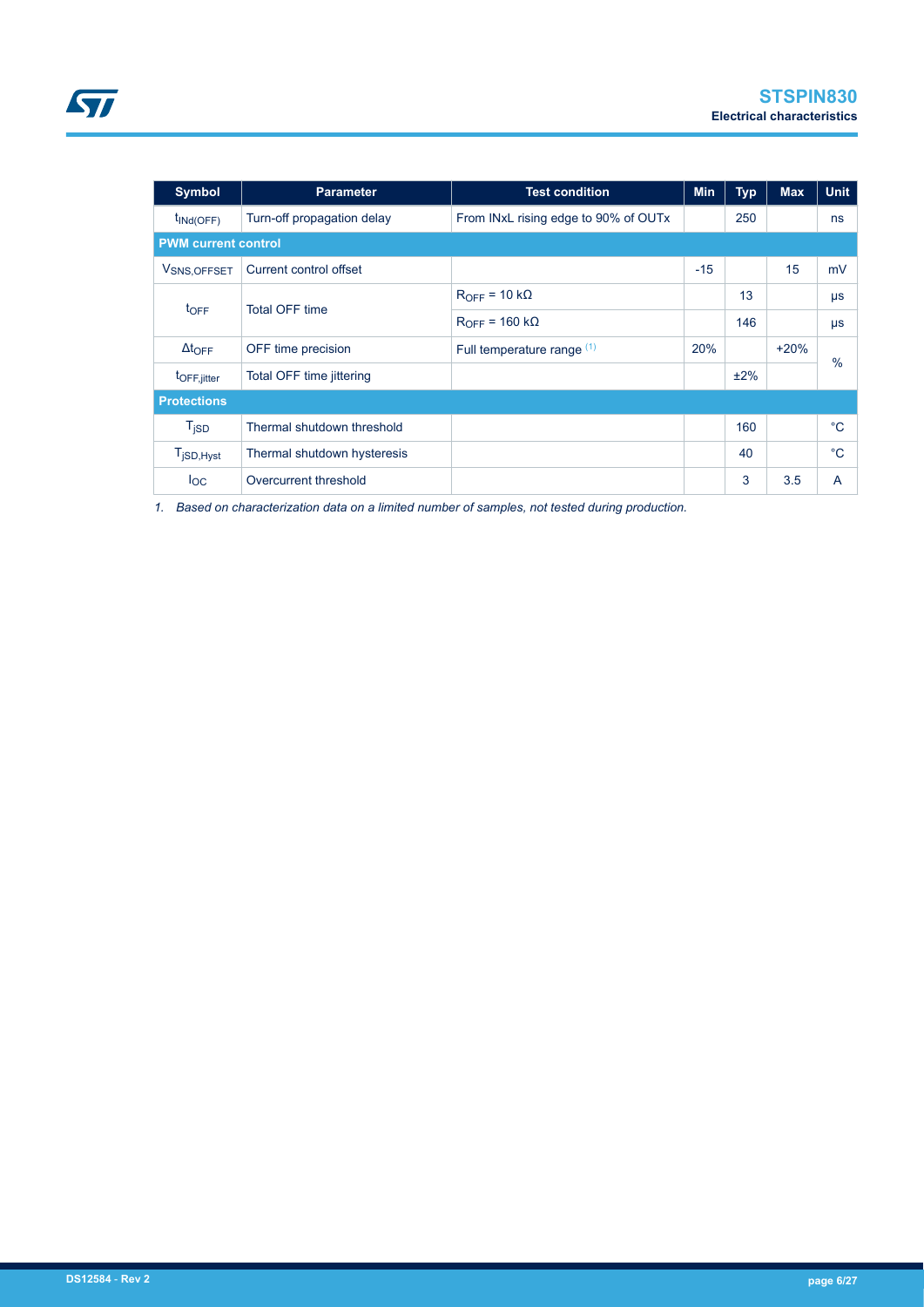# **4 Pin description**

<span id="page-6-0"></span>ST



#### **Figure 2. Pin connection (top view)**

*Note: the exposed pad must be connected to ground.*

#### **Table 6. Pin description**

| N.             | <b>Name</b>   | <b>Type</b>  | <b>Function</b>                                         |  |  |
|----------------|---------------|--------------|---------------------------------------------------------|--|--|
| 1              | <b>REF</b>    | Analog input | Reference voltage for the PWM current control circuitry |  |  |
| $\overline{2}$ | <b>TOFF</b>   | Analog input | Internal oscillator frequency adjustment                |  |  |
| 3, 6, 15       | <b>GND</b>    | Ground       | Device ground                                           |  |  |
| 4              | <b>SNS</b>    | Analog input | Current limiter sense input                             |  |  |
| 5              | <b>SENSEU</b> | Power output | Sense output of the bridge U                            |  |  |
| 7              | <b>OUTU</b>   | Power output | Power bridge output U                                   |  |  |
| 9              | <b>VS</b>     | Supply       | Device supply voltage                                   |  |  |
| 10             | <b>VS</b>     | Supply       | Device supply voltage                                   |  |  |
| 11             | <b>OUTV</b>   | Power output | Power bridge output V                                   |  |  |
| 12             | <b>OUTW</b>   | Power output | Power bridge output W                                   |  |  |
| 13             | <b>SENSEV</b> | Power output | Sense output of the bridge V                            |  |  |
| 14             | <b>SENSEW</b> | Power output | Sense output of the bridge W                            |  |  |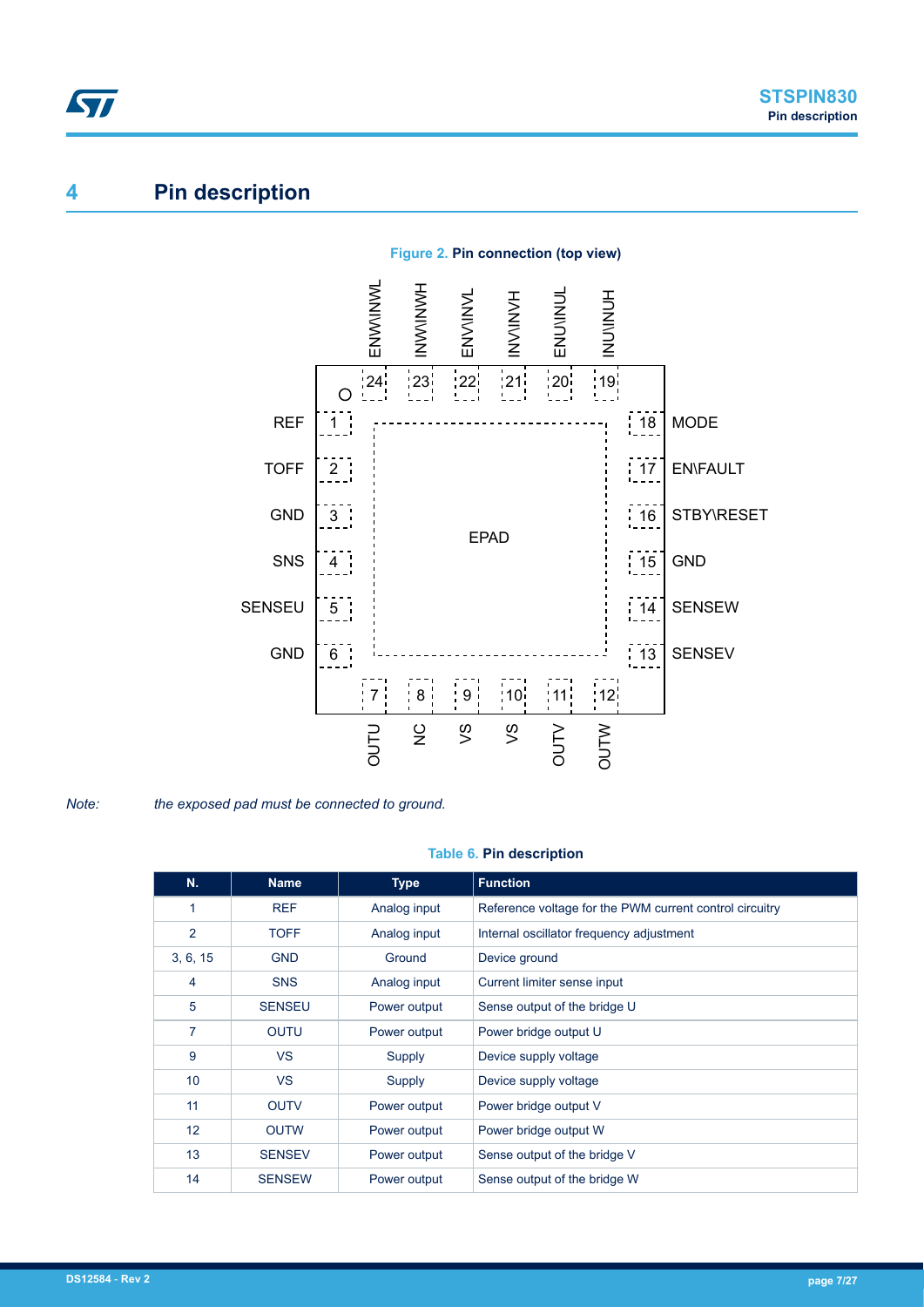| N. | <b>Name</b>       | <b>Type</b>                       | <b>Function</b>                                                                                                                                                                                                            |  |
|----|-------------------|-----------------------------------|----------------------------------------------------------------------------------------------------------------------------------------------------------------------------------------------------------------------------|--|
| 16 | <b>STBY\RESET</b> | Logic input                       | Standby\Reset input                                                                                                                                                                                                        |  |
|    |                   |                                   | When forced low the device enters in low consumption mode                                                                                                                                                                  |  |
| 17 | <b>EN\FAULT</b>   | Logic input\ Open<br>drain output | Logic input 5 V compliant with open drain output.<br>This is the power stage input enable (when low, the power stage is<br>turned off) and is forced low through the integrated open-drain<br>MOSFET when a failure occurs |  |
| 18 | <b>MODE</b>       | Logic input                       | Inputs driving method selection.<br>When low the ENx\INx option is selected, when high the INxH\INxL<br>option is enabled                                                                                                  |  |
| 19 | <b>INU\INUH</b>   | Logic input                       | Output U high-side driving input (1)                                                                                                                                                                                       |  |
| 20 | <b>ENUVINUL</b>   | Logic input                       | Output U low-side driving input (1)                                                                                                                                                                                        |  |
| 21 | <b>INVINVH</b>    | Logic input                       | Output V high-side driving input (1)                                                                                                                                                                                       |  |
| 22 | <b>ENVINVL</b>    | Logic input                       | Output V low-side driving input (1)                                                                                                                                                                                        |  |
| 23 | <b>INWINWH</b>    | Logic input                       | Output W high-side driving input (1)                                                                                                                                                                                       |  |
| 24 | <b>ENWINWL</b>    | Logic input                       | Output W low-side driving input (1)                                                                                                                                                                                        |  |
| 8  | <b>NC</b>         | <b>NC</b>                         | Not connected.                                                                                                                                                                                                             |  |

*1. Refer to [:Section 5.2 Logic inputs](#page-8-0) for more details*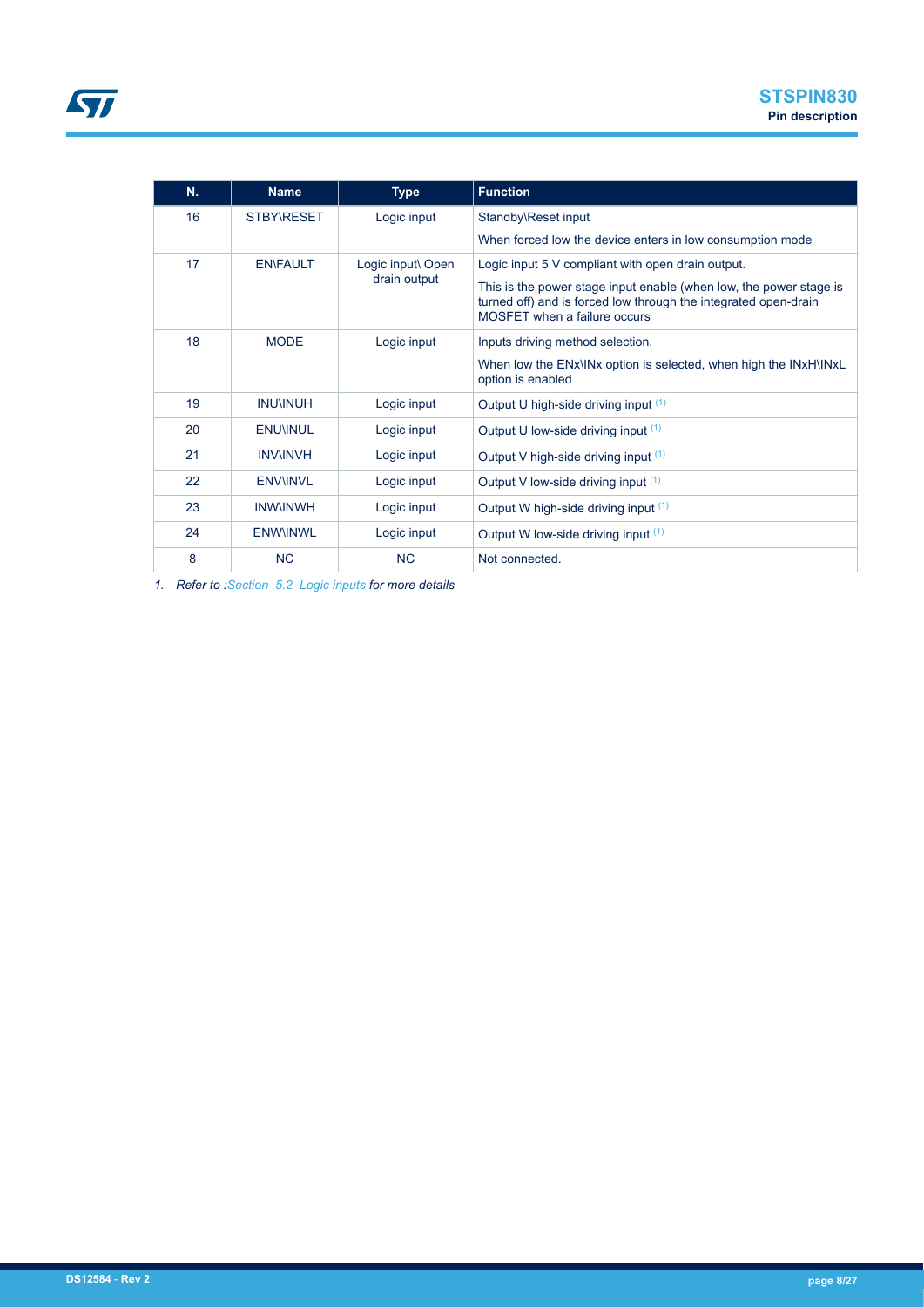# **5 Functional description**

<span id="page-8-0"></span>57

The [STSPIN830](https://www.st.com/en/product/stspin830) is a 3-phase motor driver integrating a PWM current limiter and a power stage composed by three fully-protected half-bridges.

#### **5.1 Power supply and standby**

The device is supplied through the VS pins, the two pins **must** be at the same voltage.

At power-up the power stage is disabled and the FAULT pin is forced low until the VS voltage rise above the V<sub>Sth(ON)</sub> threshold.

If the V<sub>S</sub> fall below the V<sub>Sth(ON)</sub> - V<sub>Sth(HYST)</sub> value the power stage is immediately disabled and the FAULT pins are forced low.



The device provides a low consumption mode which is set forcing the STBY\RESET input below the  $V_{STBYL}$ threshold.

When the device is in standby status the power stage is disabled (outputs are in high impedance) and the supply to the integrated control circuitry is strongly reduced. When the device leaves the standby status, all the control circuitry is reset at power-up condition.

### **5.2 Logic inputs**

The [STSPIN830](https://www.st.com/en/product/stspin830) offers two alternative method to drive the power stage, the proper can be selected setting the status of MODE pin.

If MODE pin is set low (connected to GND) the output of each half bridge is controlled by the respective ENx and INx inputs.

If MODE pin is set high the output of each half bridge is controlled by the respective INxH and INxL inputs.

In both cases the status of the power bridge is also determined by the PWM current limiter as indicated in [Section](#page-9-0)  [5.3 PWM current limiter](#page-9-0).

#### *Note: The MODE pin status must not be changed during device working.*

When the EN\FAULT input is forced low the power stage is immediately disabled (all MOSFETs are turned off). The pin is also used as FAULT indication through the integrated open-drain MOSFET as described in paragraph [Section 5.4 Device protections](#page-11-0) and [Section 5.5 ESD protection strategy](#page-14-0).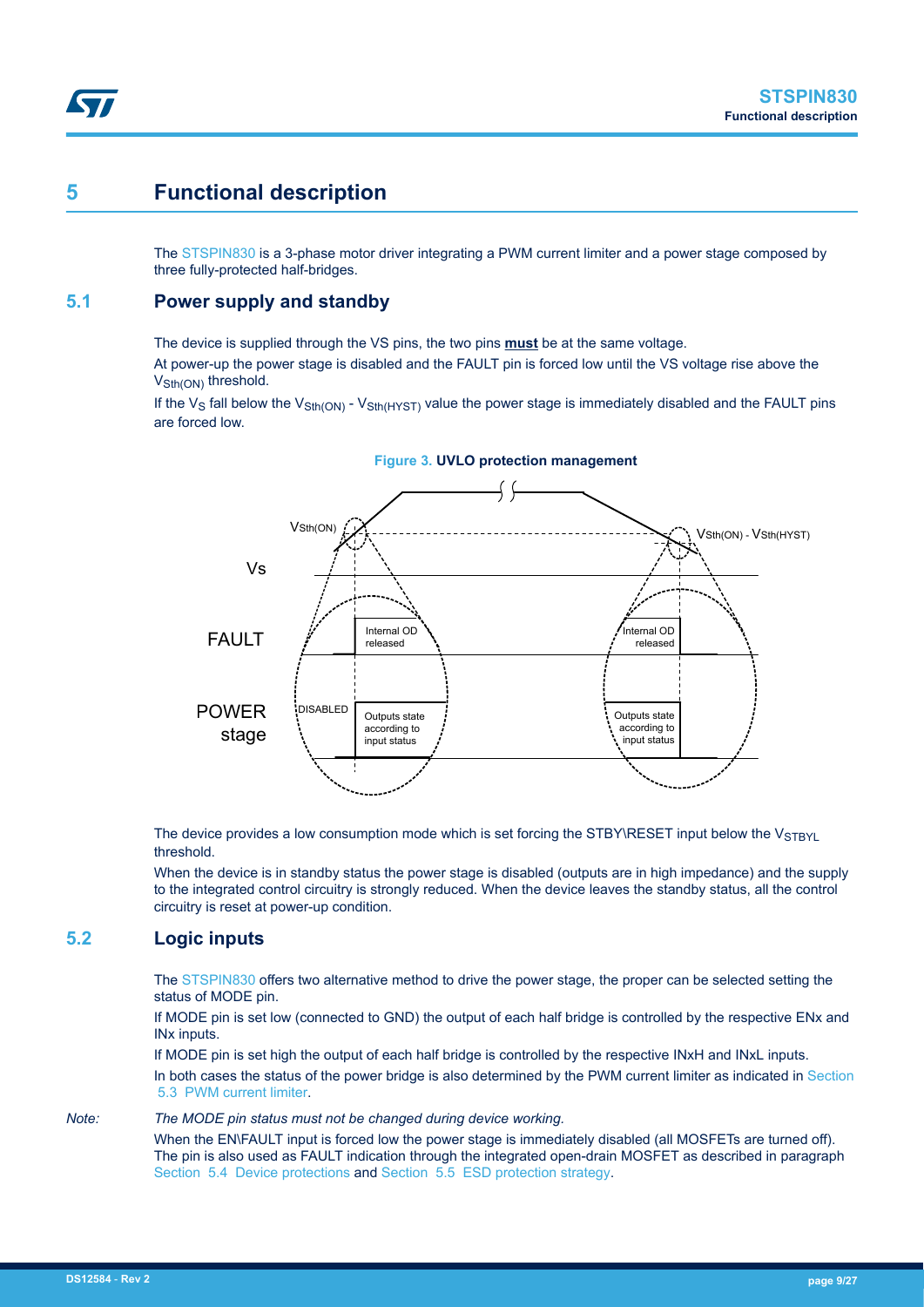#### **Table 7. ENx and INx inputs truth table (MODE = 'L')**

<span id="page-9-0"></span>

| <b>MODE</b> | <b>EN\FAULT</b> | <b>EN<sub>x</sub></b> | <b>IN<sub>x</sub></b> | <b>OUTx</b>    | 'x' Half-bridge condition |
|-------------|-----------------|-----------------------|-----------------------|----------------|---------------------------|
| 0           |                 | X(1)                  | $X^{(1)}$             | High $Z^{(2)}$ | Disabled                  |
| 0           |                 | 0                     | $X^{(1)}$             | High $Z^{(2)}$ | <b>Disabled</b>           |
| 0           |                 |                       | 0                     | <b>GND</b>     | LS on                     |
| 0           |                 |                       |                       | $V_{\rm S}$    | HS on                     |

*1. X: don't care.*

*2. High Z: high impedance*

#### **Table 8. INxL and INxH inputs truth table (MODE = 'H')**

| <b>MODE</b> | <b>EN\FAULT</b> | <b>INxH</b> | <b>INxL</b> | <b>OUTx</b>    | 'x' Half-bridge condition |
|-------------|-----------------|-------------|-------------|----------------|---------------------------|
|             | 0               | $X^{(1)}$   | $X^{(1)}$   | High $Z^{(2)}$ | <b>Disabled</b>           |
|             |                 | 0           | 0           | High $Z^{(2)}$ | <b>Disabled</b>           |
|             |                 | 0           |             | <b>GND</b>     | LS on                     |
|             |                 |             | 0           | $V_{\rm S}$    | HS on                     |
|             |                 |             |             | High $Z^{(2)}$ | Disabled (interlocking)   |

*1. X: don't care.*

#### **5.3 PWM current limiter**

The device implements a PWM current limiter.

The load current is sensed through the SNS pin monitoring the voltage drop across an external resistor connected between the source of the low side power MOSFET (SENSEx pins) and ground.

The voltage of the sense pin ( $V_{\text{SNS}}$ ) is compared to the reference voltage pin ( $V_{\text{REF}}$ ).

When  $V_{SNS}$  >  $V_{REF}$  the internal comparator is triggered, the OFF time counter is started and all the power outputs are disabled (high impedance) until the end of count of the timer.

During current decays the inputs values are ignored until the system returns to ON condition (decay time expired). The reference voltage value,  $V_{REF}$ , has to be selected according the load current target value (peak value) and sense resistors value.

#### **Equation 1**

#### $V_{REF} = R_{SENSE} \times I_{LOAD, peak}$

(1)

The choice of sense resistors value must be take into account two main issues:

- The sensing resistor dissipates energy and provides dangerous negative voltages on the SENSE pins during the current recirculation. For this reason the resistance of this component should be kept low (using multiple resistors in parallel will help obtaining the required power rating with standard resistors).
- The lower is the  $R_{\text{SFRSE}}$  value, the higher is the peak current error due to noise on  $V_{\text{REF}}$  pin and to the input offset of the current sense comparator: too small values of  $R_{\text{SENSE}}$  must be avoided.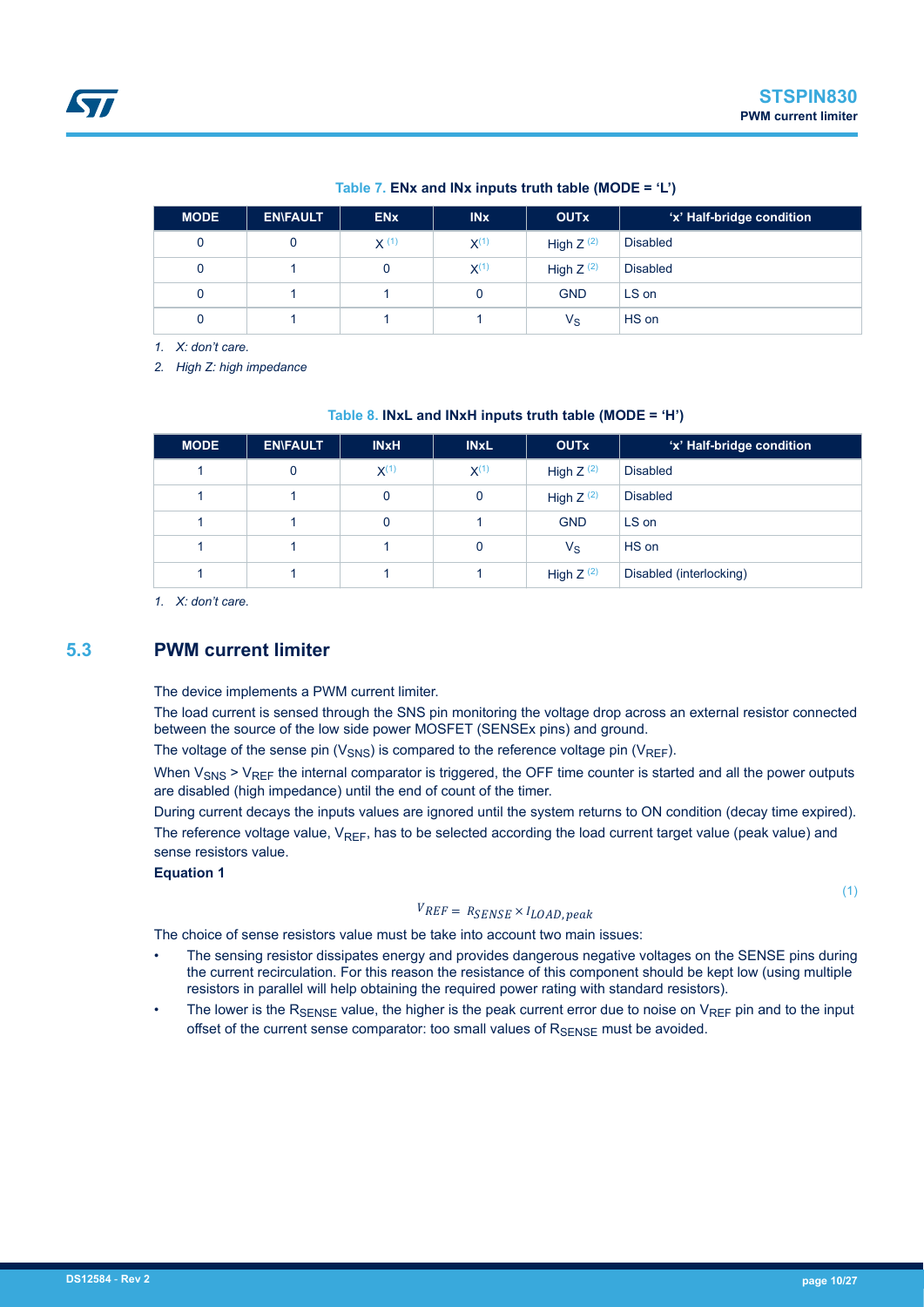

*Note: When the voltage on the SNS pin exceeds the absolute ratings, fault condition is triggered and the EN\FAULT output is forced low.*

#### **TOFF adjustment**

The OFF time is adjusted through an external resistor connected between the TOFF pin and ground as shown in Figure 5. OFF time regulation circuit .

#### **Figure 5. OFF time regulation circuit**



AM040383

<span id="page-10-0"></span>ST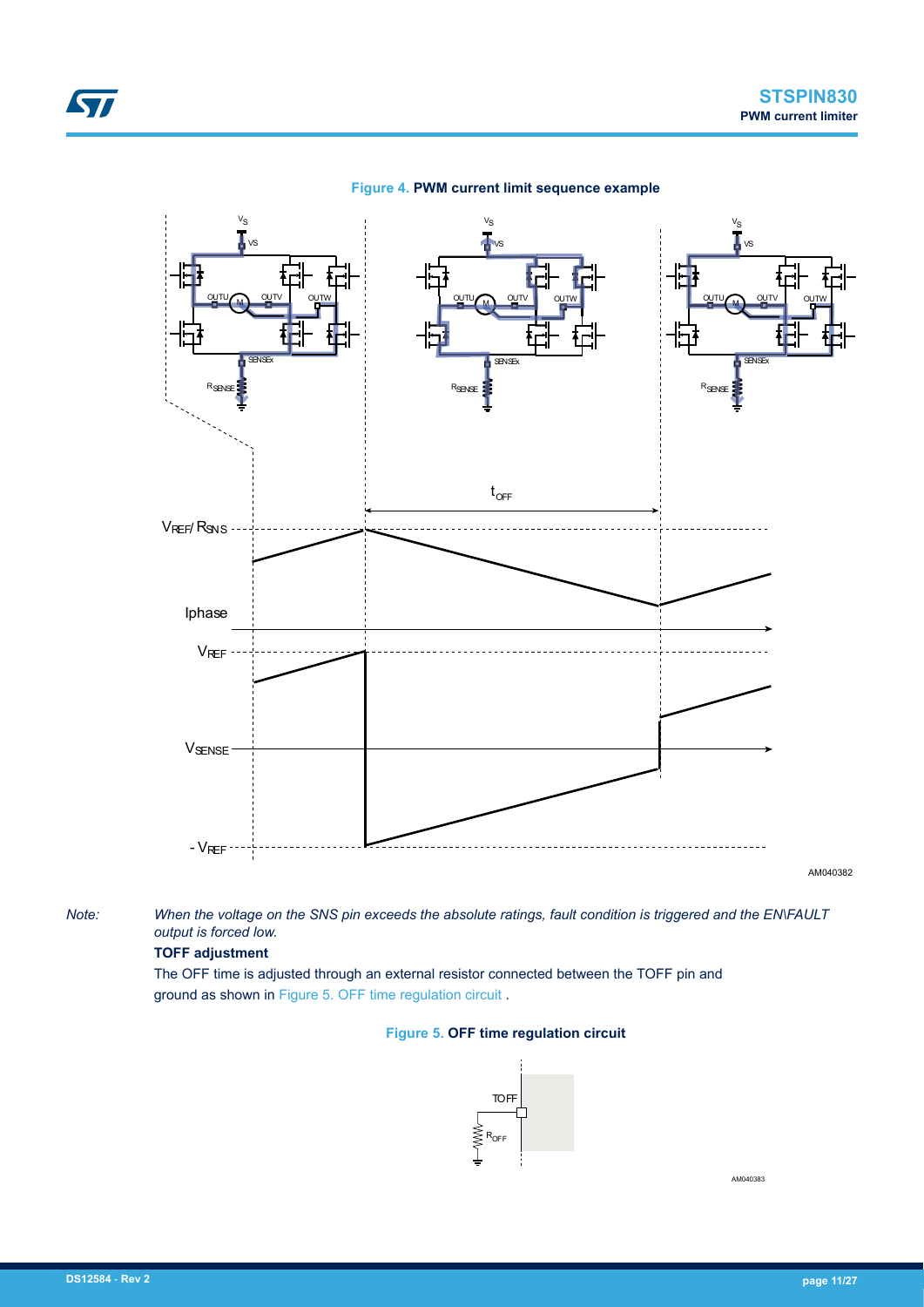<span id="page-11-0"></span>

The relation between the OFF time and the external resistor value is shown in the graph of Figure 6. OFF time vs ROFF value. The value typically ranges from 10 μs to 150 μs. The recommended value for R<sub>OFF</sub> is in the range between 5 kΩ kΩ



#### **Figure 6. OFF time vs ROFF value**

#### **5.4 Device protections**

#### **5.4.1 Overcurrent and short circuit protections**

The device embeds a circuitry protecting each power MOSFET against the over load and short circuit conditions (short to ground, short to VS and short between outputs).

When the overcurrent or the short circuit protection is triggered the power stage is disabled and the EN\FAULT input is forced low through the integrated open drain MOSFET discharging the external  $C_{EN}$  capacitor.

The power stage is kept disabled and the open drain MOSFET is kept ON until the EN\FAULT input falls below the  $V_{RELEASE}$  threshold, then the C<sub>EN</sub> capacitor is charged through the external R<sub>EN</sub> resistor.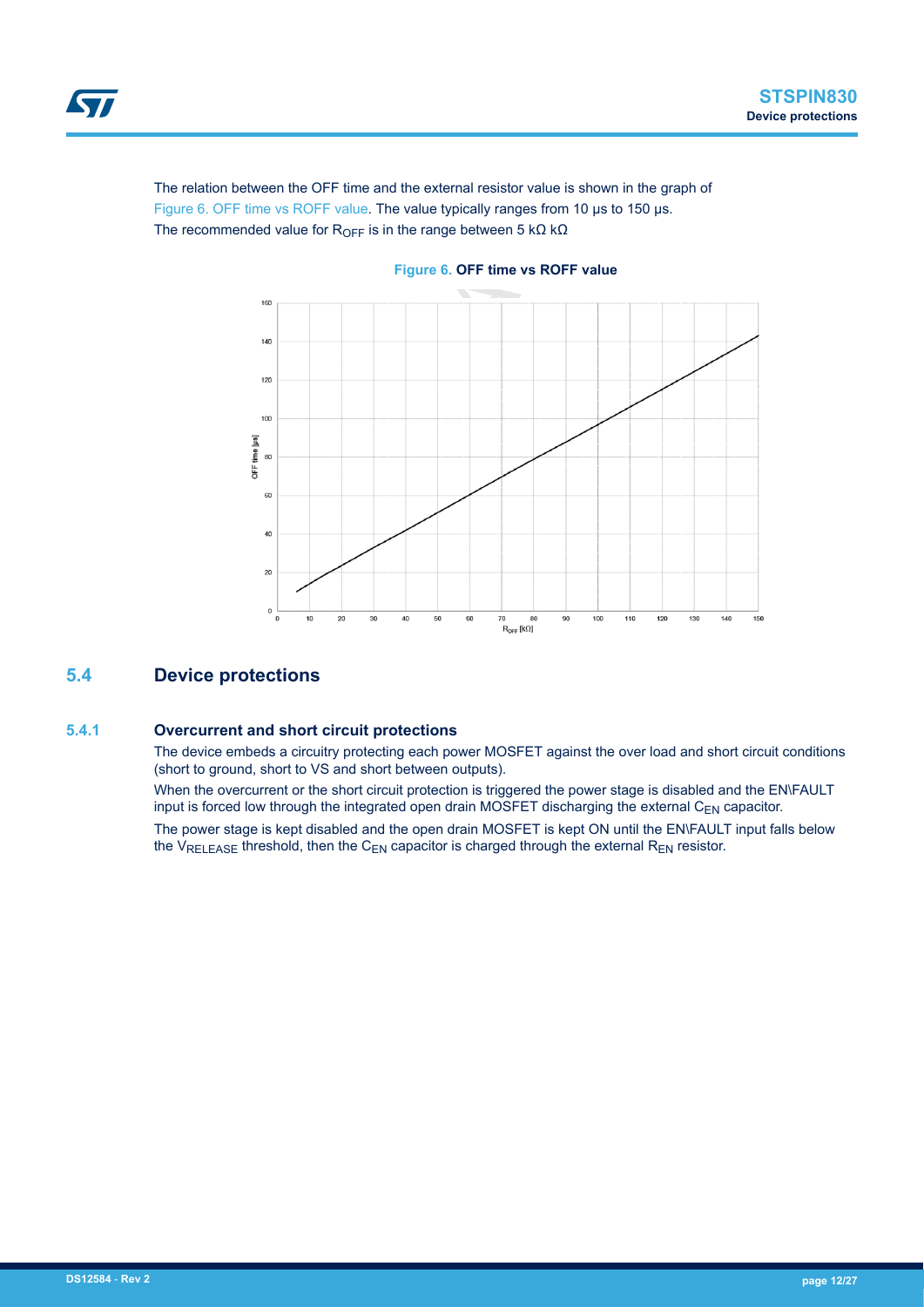#### **Figure 7. Overcurrent and short-circuit protections management DEVICE**

The total disable time after an overcurrent event is set sizing properly the external network connected to EN \FAULT pin (refer to [Figure 8. Disable time versus REN and CEN values \(VDD = 3.3 V\)](#page-13-0) ) and it is the sum of the discharging and charging time of the  $C_{EN}$  capacitor:

#### **Equation 2**

<span id="page-12-0"></span>57

 $t_{DIS} = t_{discharge} + t_{charge}$ 

Considering t<sub>discharge</sub> is normally significantly lower than t<sub>charge</sub>, its contribution is negligible and the disable time is almost equal to t<sub>charge</sub> only:

**Equation 3**

 $t_{DIS} \cong R_{EN} \times C_{EN} \times \ln \frac{(V_{DD} - R_{EN} \times I_{PD}) - V_{RELEASE}}{(V_{DD} - R_{EN} \times I_{PD}) - V_{IH}}$  $(V_{DD} - R_{EN} \times I_{PD}) - V_{IH}$ 

Where  $V_{DD}$  is the pull-up voltage of  $R_{EN}$  resistor.

The recommended value for R<sub>EN</sub> and C<sub>EN</sub> are respectively 39 kΩ and 10 nF that allow obtaining 200 µs disable time.



(2)

(3)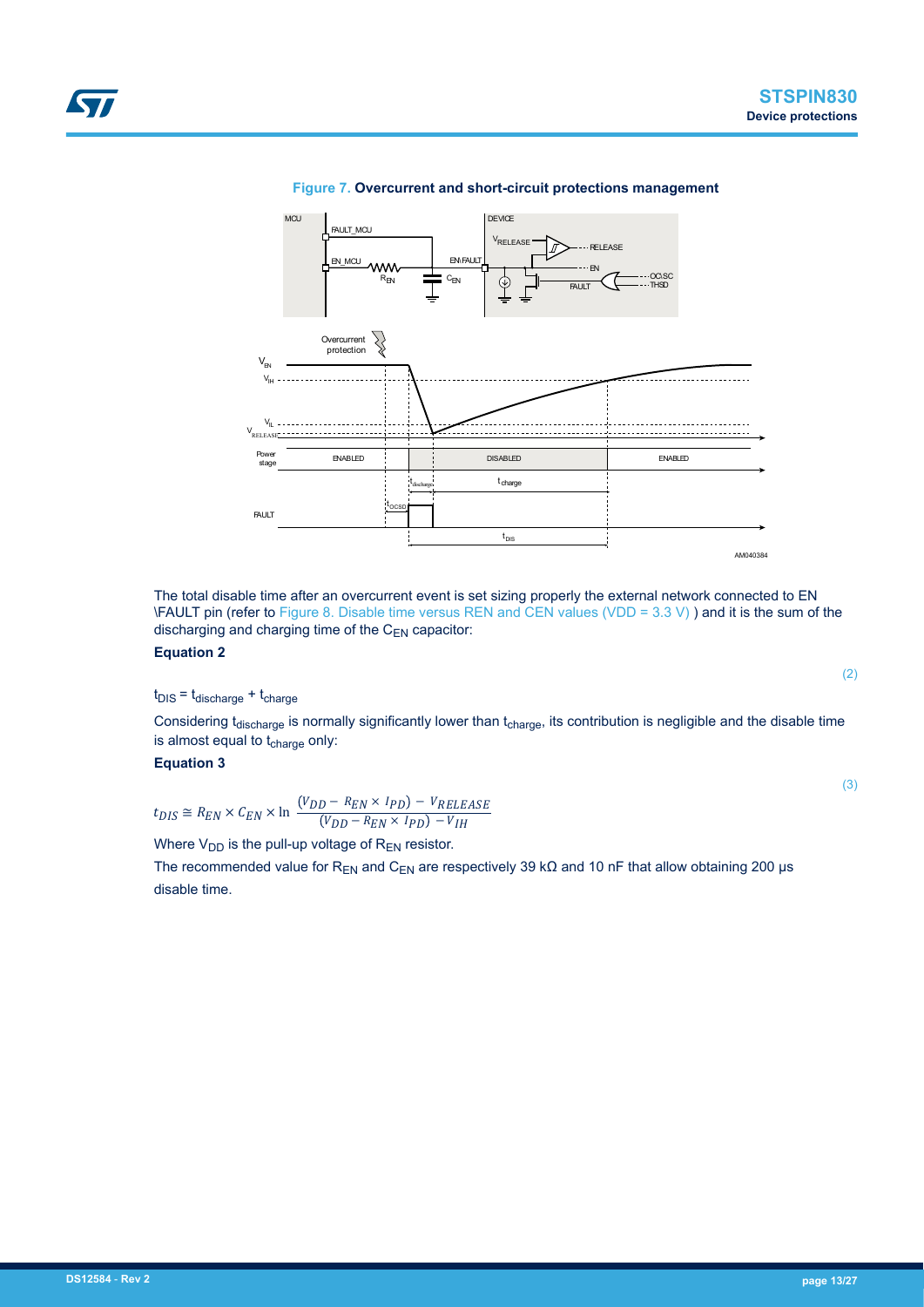<span id="page-13-0"></span>

#### **Figure 8. Disable time versus REN and CEN values (VDD = 3.3 V)**





AM040385

#### **5.4.2 Thermal shutdown**

The device embeds a circuitry protecting it from the overtemperature condition. When the thermal shutdown temperature is reached the power bridges are disabled and the EN\FAULT input is forced low through the integrated open drain MOSFET (refer to [Figure 10. Thermal shutdown management](#page-14-0) ). The protection and the EN\FAULT output are released when the IC temperature returns below a safe operating value (T<sub>jSD</sub> - T<sub>jSD, Hyst</sub>).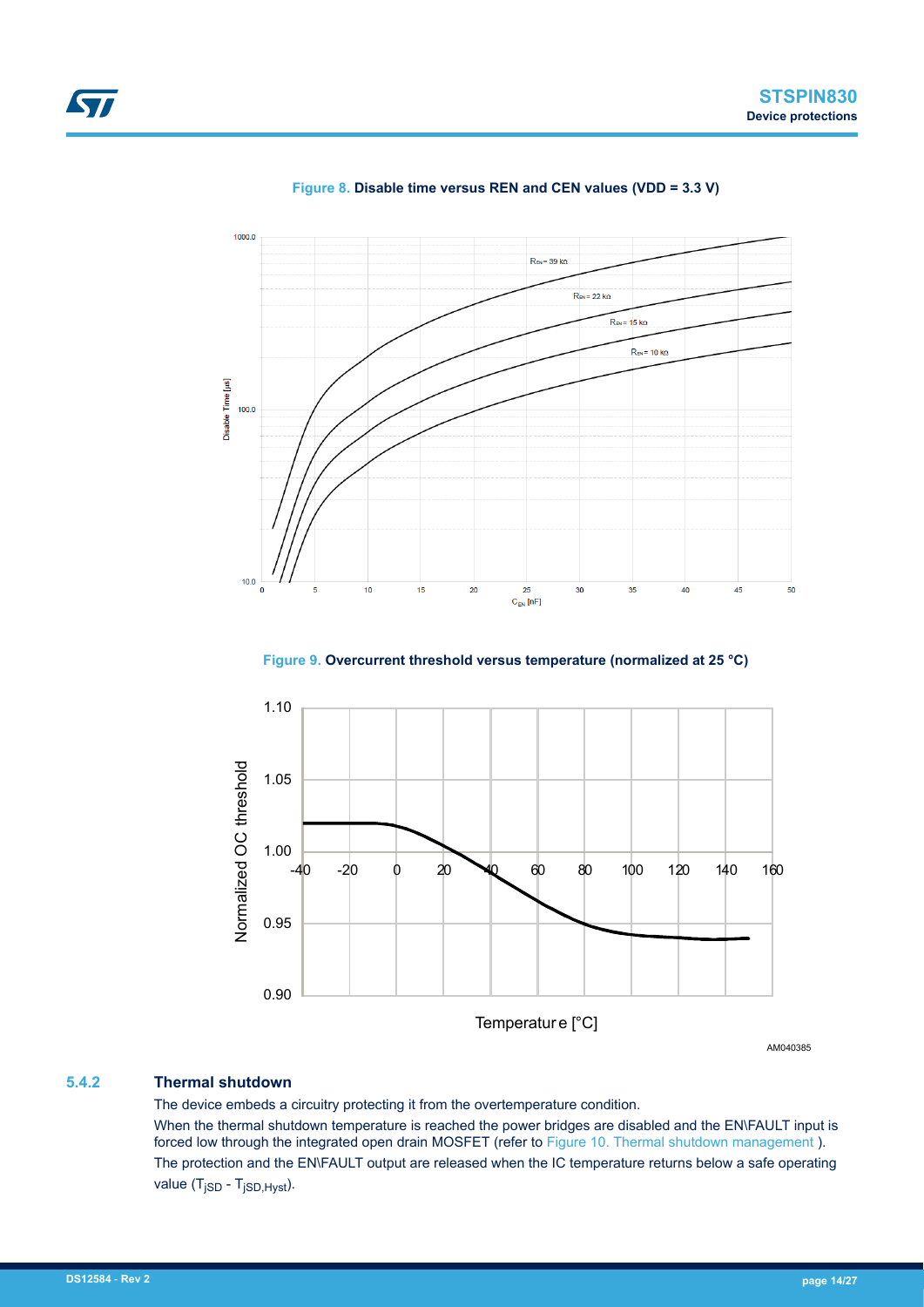AM040386

<span id="page-14-0"></span>



#### **Figure 10. Thermal shutdown management**

#### **5.4.3 Blanking time**

The device provides a blanking time t<sub>BLANK</sub> after each power MOSFET commutation to prevent false triggering of protections and current limiter.

During blanking time the protections (overcurrent, short circuit, thermal shutdown) and the comparator of the current limiter are inhibit.

t THSD

#### **5.5 ESD protection strategy**

**FAULT** 



#### **Figure 11. ESD protection strategy**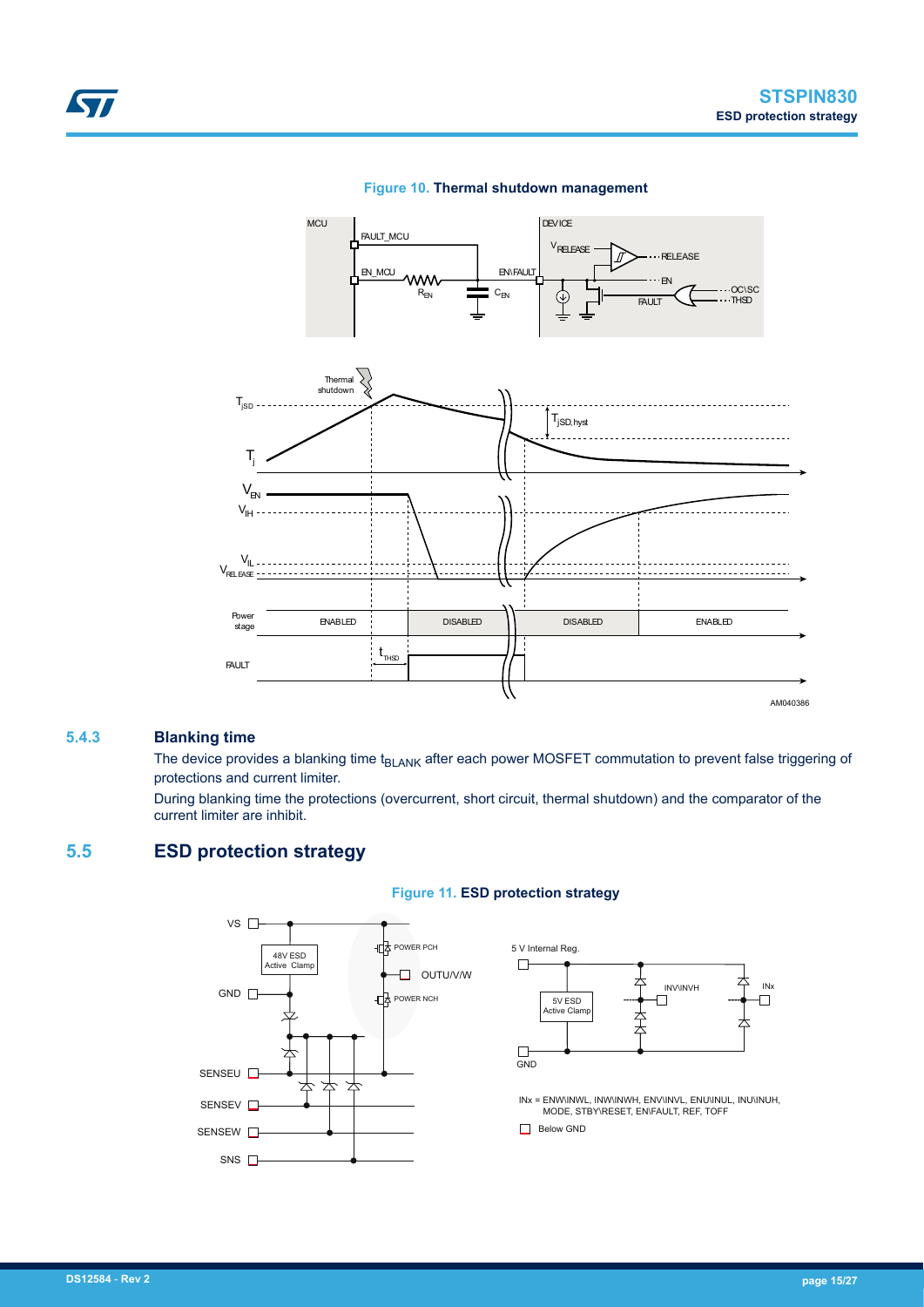# <span id="page-15-0"></span>**6 Typical applications**

#### **Table 9. Typical application values**

| <b>Name</b>       | Value                                         |
|-------------------|-----------------------------------------------|
| $C_S$             | 330 nF                                        |
| C <sub>SPOL</sub> | 33 µF                                         |
| R <sub>SNS</sub>  | 330 mΩ / 1W                                   |
| $C_{EN}$          | 10 nF                                         |
| $R_{EN}$          | $39 k\Omega$                                  |
| C <sub>STBY</sub> | 1nF                                           |
| R <sub>STBY</sub> | 18 $k\Omega$                                  |
| ROFF              | 10 k $\Omega$ (T <sub>OFF</sub> $\Box$ 13 µs) |



#### **Figure 12. Typical application schematic with single shunt**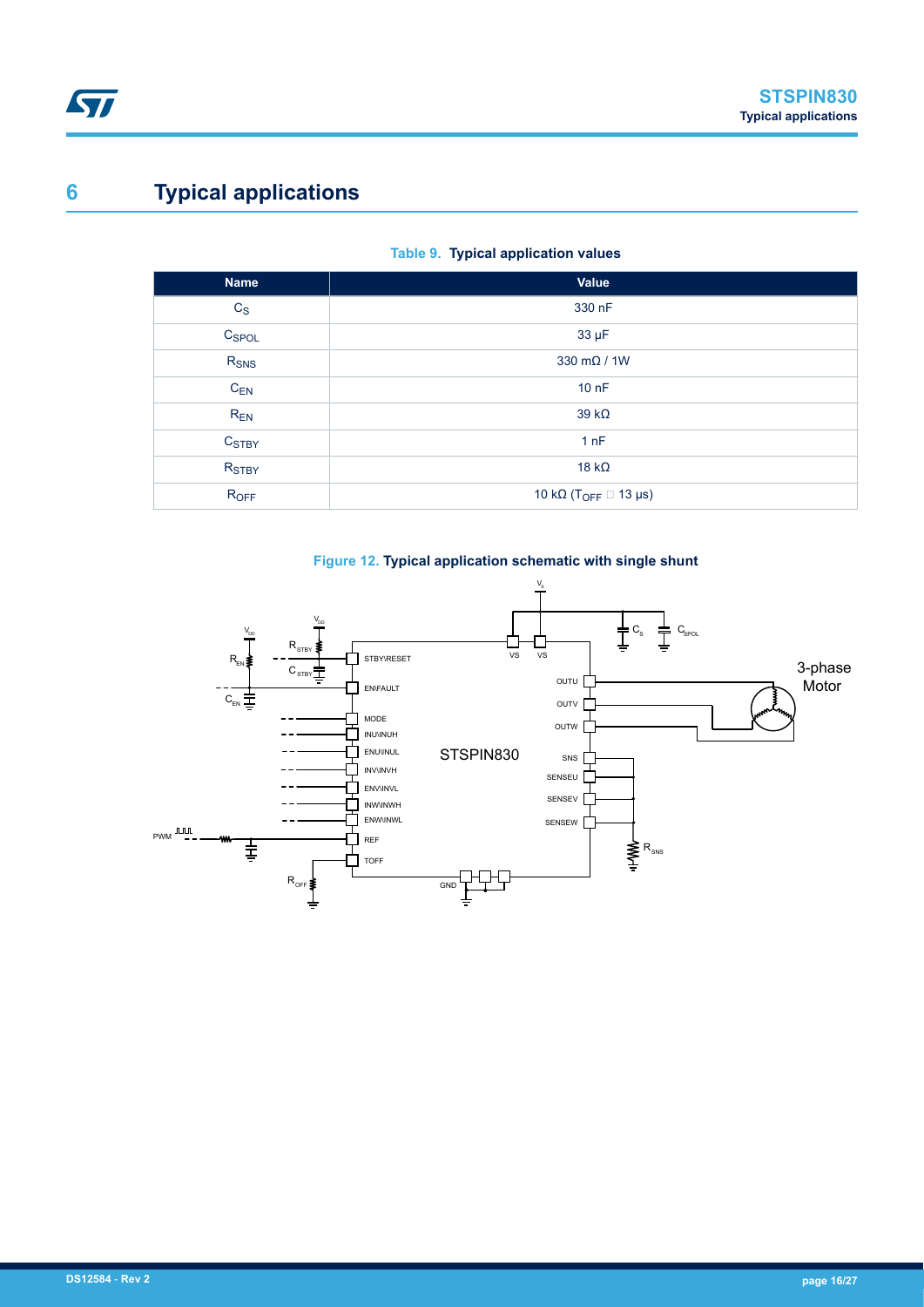<span id="page-16-0"></span>

#### **Figure 13. Typical application schematic with triple shunt**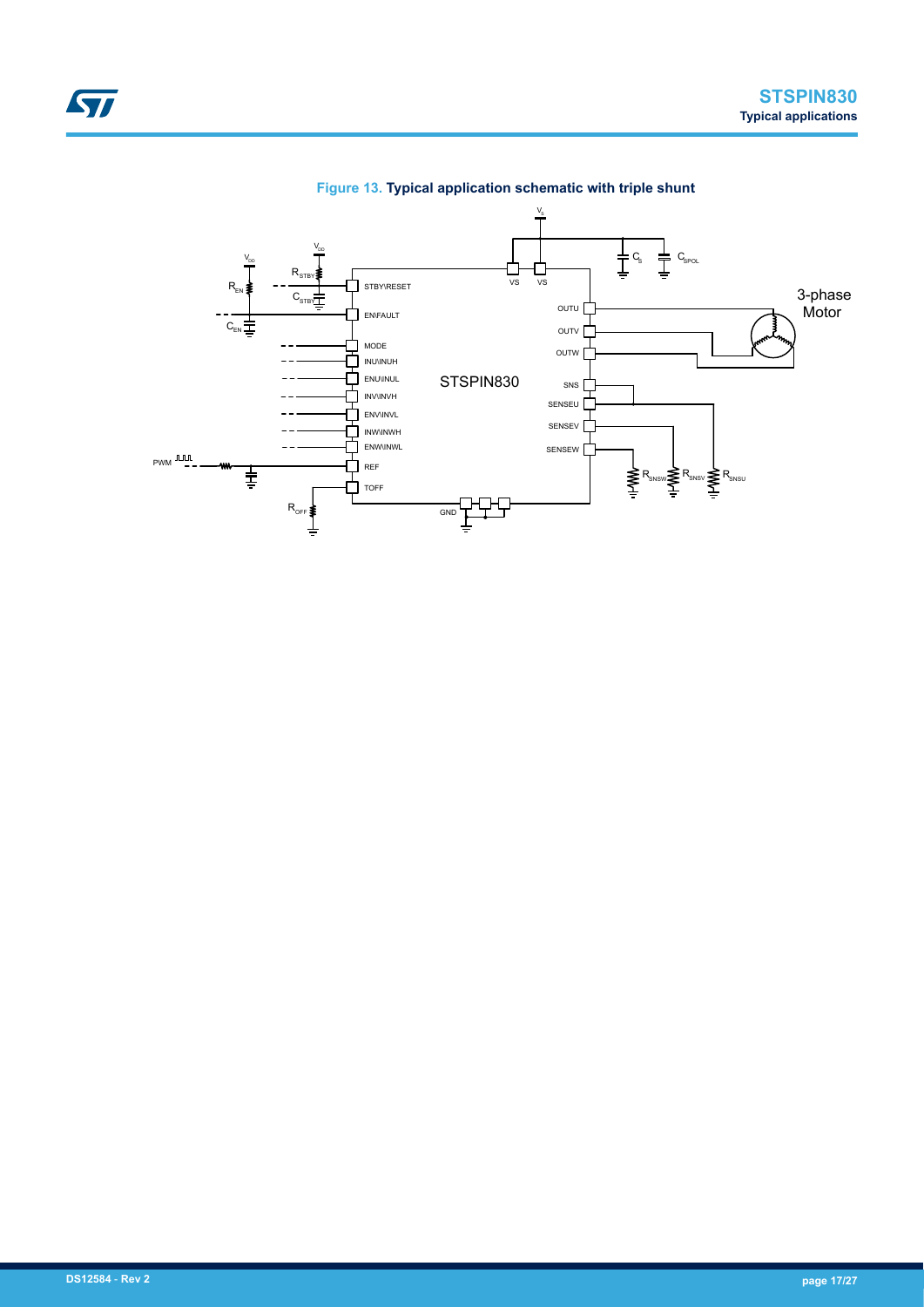# <span id="page-17-0"></span>**7 Layout recommendations**

The integrates the power stage; in order to improve the thermal dissipation, the exposed pad must be connected to the ground plane on the bottom layer using multiple vias equally spaced. This ground plane acts as a heatsink, for this reason it should be as wide as possible.

The voltage supply VS must be stabilized and filtered with a ceramic bypass capacitor, typically 330nF. It must be placed on the same side and as close as possible to VS pin in order to reject high frequency noise components on the supply. A bulk capacitor could also be required (typically a 33 μF). The connection between the power supply connector and the VS pins must be as short as possible using wide traces.

In order to ensure the best ground connection between the and the other components, a GND plane surrounding the device is recommended.

A capacitor between REF pins and ground should be positioned as near as possible to the device in order to filter the noise and stabilize the reference voltage.

Several vias should be positioned as near as possible each sense resistor connecting them to the ground plane on the bottom layer. In this way, both the GND planes provide a path for the current flowing into the power stage.

The path between the ground of the shunt resistors and the ceramic bypass capacitor of the device is critical; for this reason it must be as short as possible minimizing parasitic inductances that can cause voltage spikes on SENSE and OUT pins.

The OUT pins and the VS nets can be routed using the bottom layer, it is recommended to use two vias for output connections.



#### **Figure 14. PCB layout example with triple shunt (top layer)**

AM040390

In case of single shunt configuration take special care for the SENSE and SNS pins connection.

As suggested in the [Figure 15. PCB layout example with single shunt \(top layer\)](#page-18-0) and [Figure 16. PCB layout](#page-18-0) [example with single shunt \(bottom layer\)](#page-18-0), the shunt resistor can be placed in the top layer close to SENSEU and SNS pins with a wide copper area and vias. The connection with other sense pins (SENSEV and SENSEW) can be routed in the bottom layer taking care to maximize the track area and add more vias near to the pins.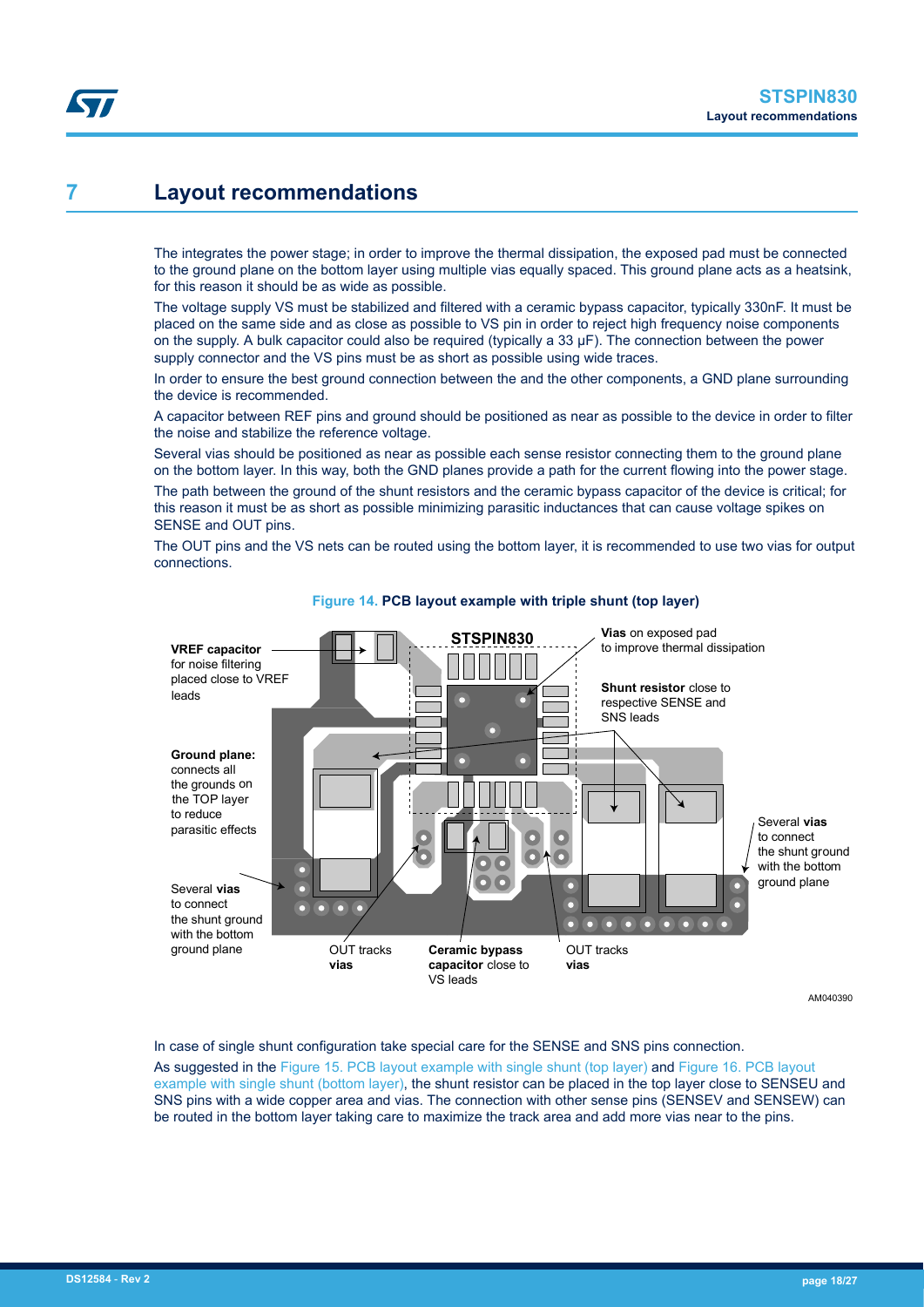<span id="page-18-0"></span>

#### **Figure 15. PCB layout example with single shunt (top layer)**

**Figure 16. PCB layout example with single shunt (bottom layer)**



AM040392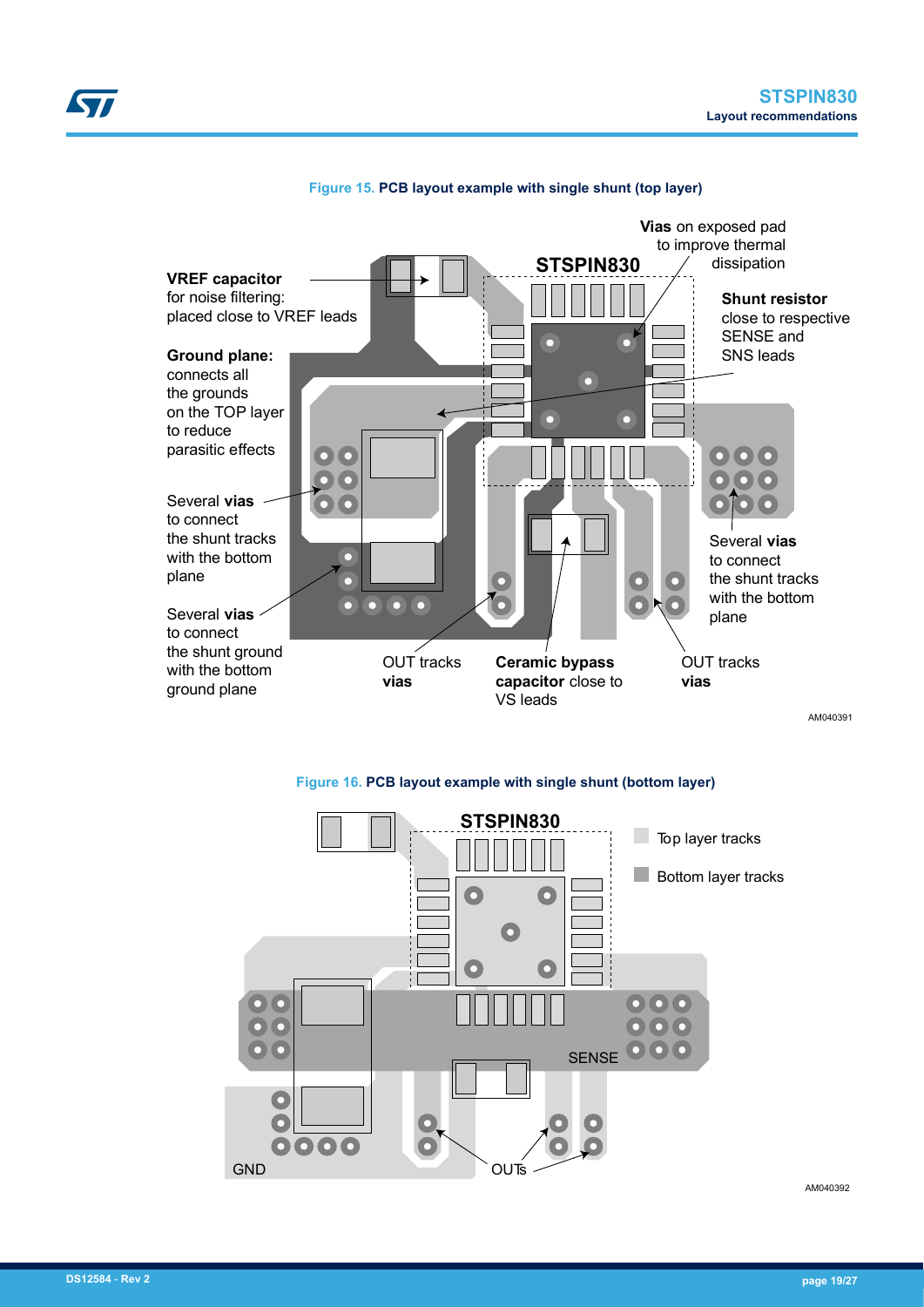# **8 Package information**

<span id="page-19-0"></span>ST

In order to meet environmental requirements, ST offers these devices in different grades of ECOPACK®packages, depending on their level of environmental compliance. ECOPACK® specifications, grade definitions and product status are available at: www.st.com. ECOPACK® is an ST trademark.

## **8.1 TFQFPN 4x4x1.05 24L package information**

**Figure 17. TFQFPN 4 x 4 x 1.05 - 24L package outline**



TFQFPN-4x4x1.05-24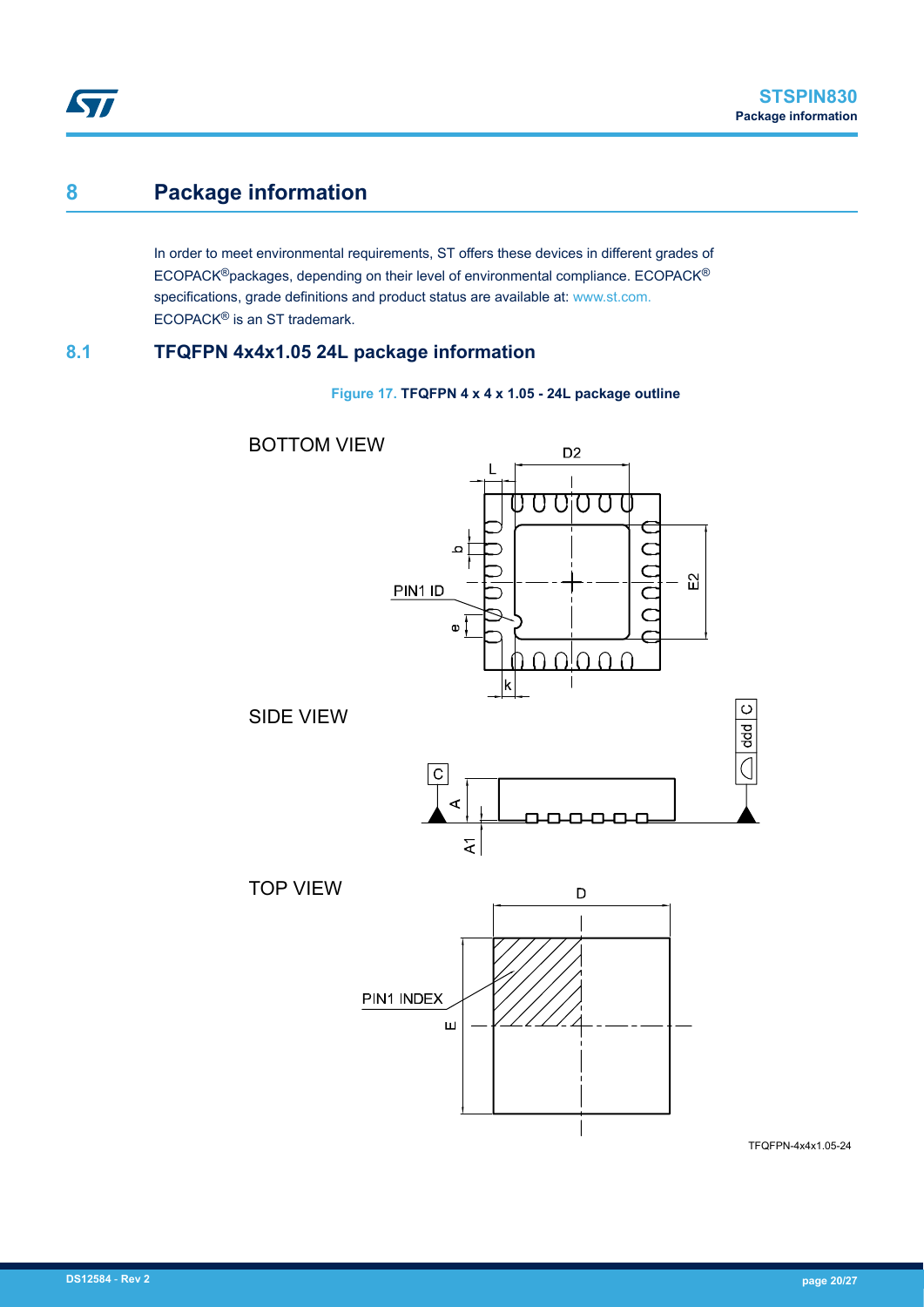<span id="page-20-0"></span>

| <b>Symbol</b>  | <b>Dimensions</b><br>(mm) |      |      |              |
|----------------|---------------------------|------|------|--------------|
|                | Min.                      | Typ. | Max. | <b>NOTES</b> |
| $\overline{A}$ | 0.90                      | 1.00 | 1.10 |              |
| A <sub>1</sub> | 0.00                      | 0.02 | 0.05 |              |
| $\mathsf b$    | 0.20                      | 0.25 | 0.30 | (1)          |
| D              | 3.90                      | 4.00 | 4.10 |              |
| D <sub>2</sub> | 2.55                      | 2.60 | 2.65 |              |
| E              | 3.90                      | 4.00 | 4.10 |              |
| E2             | 2.55                      | 2.60 | 2.65 |              |
| $\mathbf e$    |                           | 0.50 |      |              |
| Г              | 0.35                      | 0.40 | 0.45 |              |
| k              |                           | 0.30 |      |              |
| ddd            |                           | 0.05 |      |              |

#### **Table 10. TFQFPN 4x4x1.05 24L package mechanical data**

*1.Dimension "b" does not include dambar protrusion. Allowable dambar protrusion shall not cause the lead*

*width to exceed the maximum "b" dimension by more than 0.08 mm*





TFQFPN 4 x 4 x 1.05 - 24 L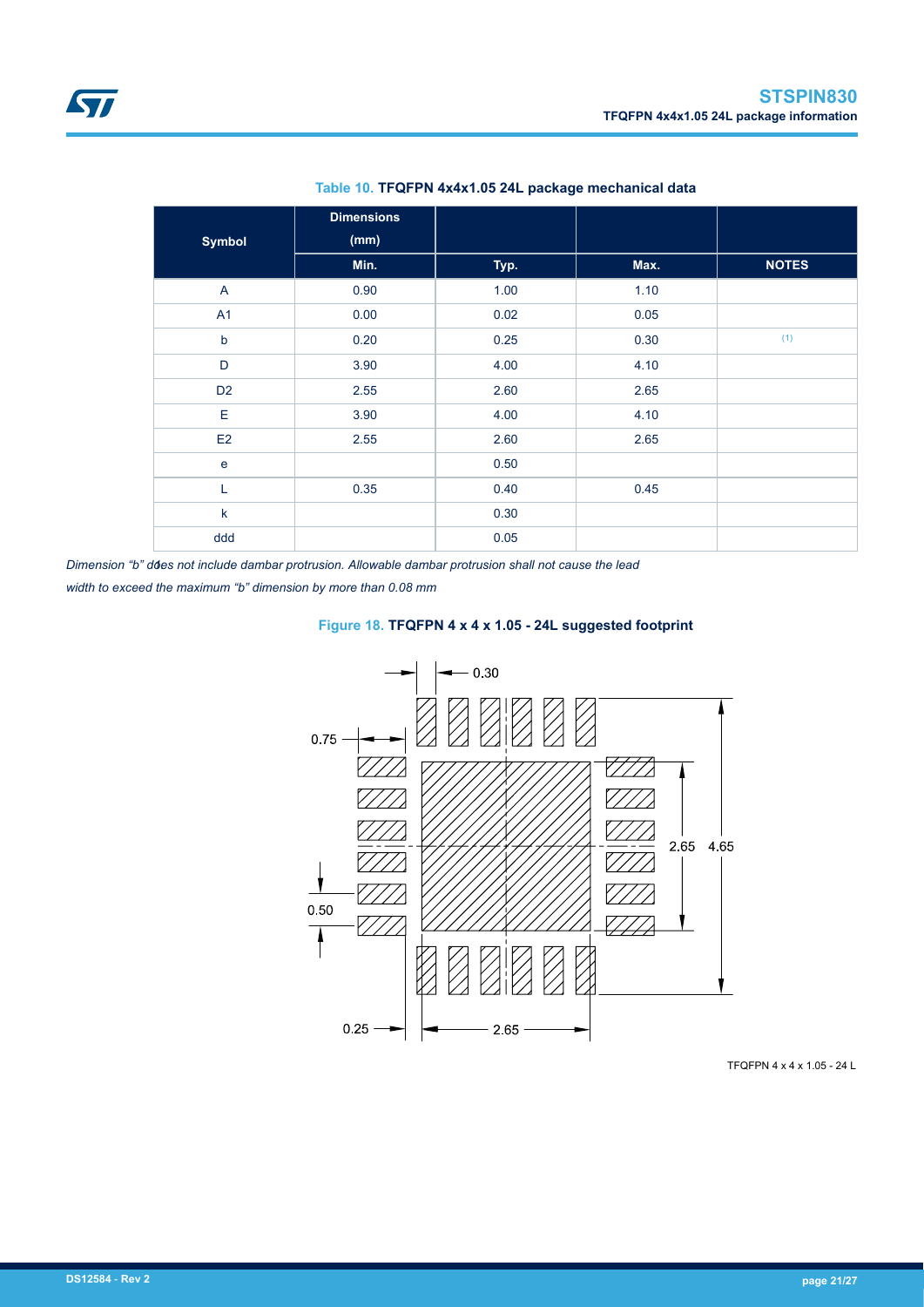# <span id="page-21-0"></span>**9 Ordering information**

|  | <b>Table 11. Ordering information</b> |
|--|---------------------------------------|

| Order code | Package                   | <b>Packing</b> |
|------------|---------------------------|----------------|
| STSPIN830  | TFQFPN 4 x 4 x 1.05 - 24L | Tape and reel  |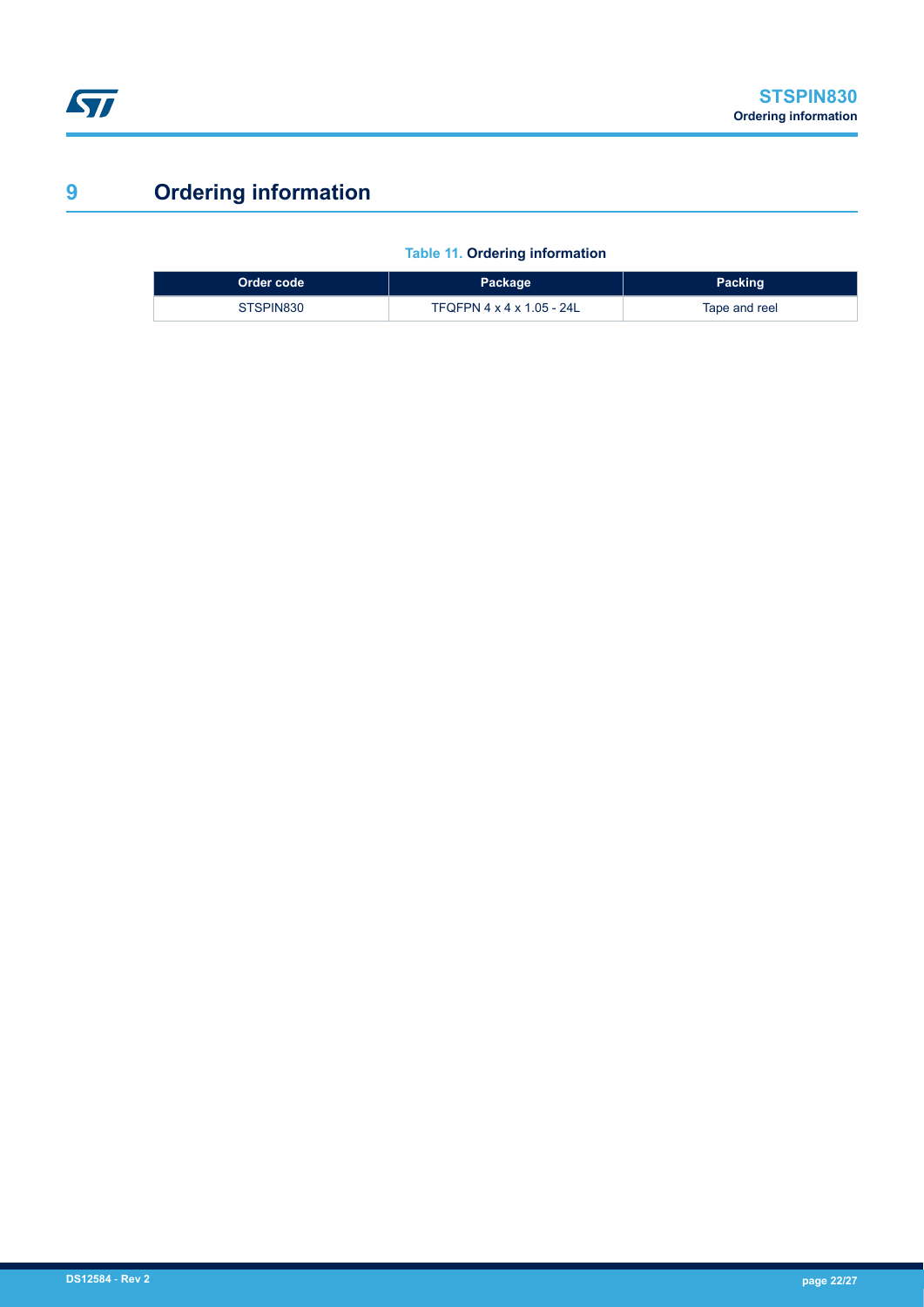# <span id="page-22-0"></span>**Revision history**

#### **Table 12. Document revision history**

| <b>Date</b> | <b>Version</b> | <b>Changes</b>                                                                                                         |
|-------------|----------------|------------------------------------------------------------------------------------------------------------------------|
| 18-May-2018 |                | Initial release.                                                                                                       |
| 02 Aug-2019 |                | Some minor text changes inside the document, cover image updated, updated<br>Table 2. Recommended operating conditions |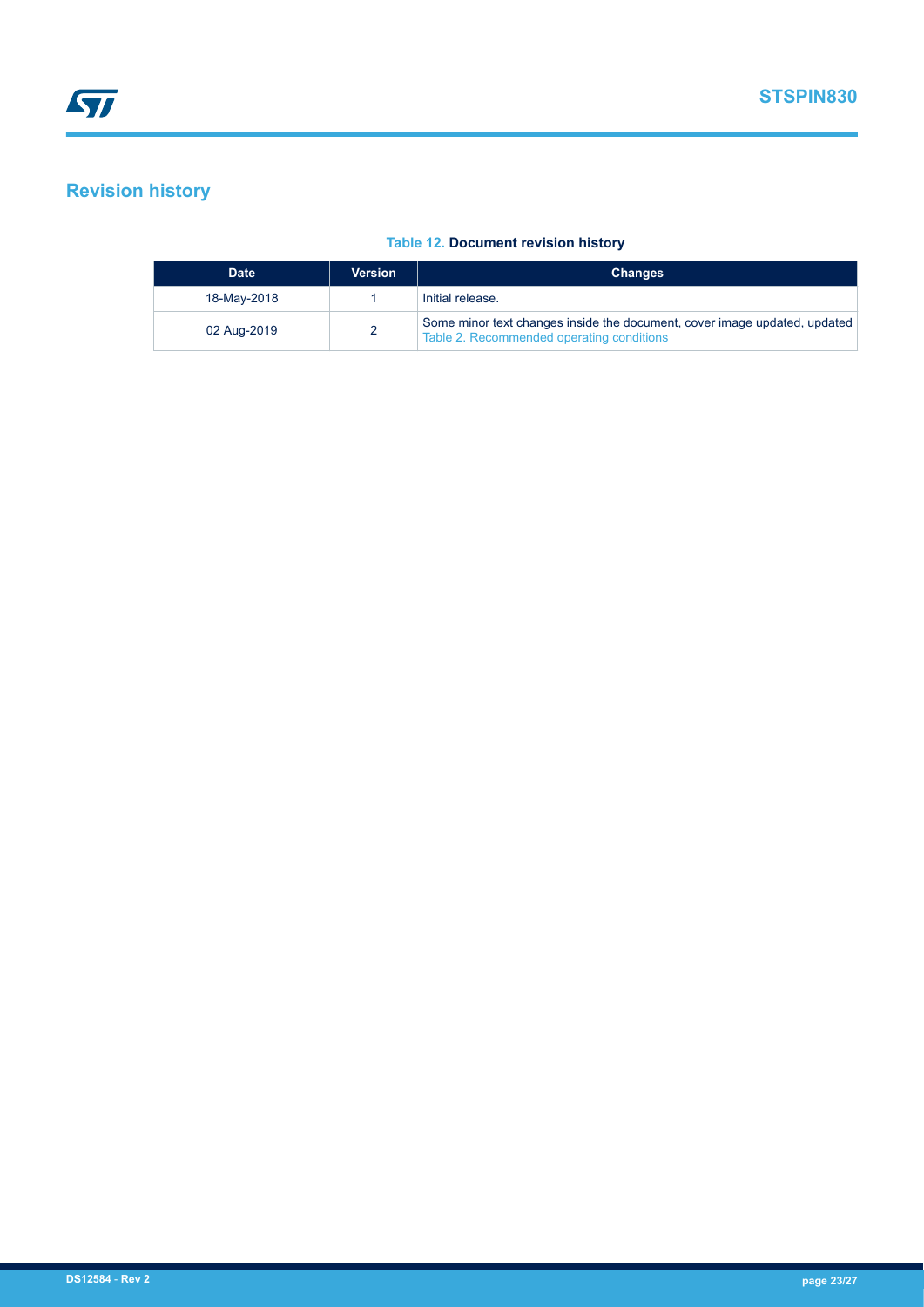# **Contents**

| $\mathbf{2}$ |     |       |  |  |  |
|--------------|-----|-------|--|--|--|
|              | 2.1 |       |  |  |  |
|              | 2.2 |       |  |  |  |
|              | 2.3 |       |  |  |  |
|              | 2.4 |       |  |  |  |
| 3            |     |       |  |  |  |
| 4            |     |       |  |  |  |
| 5            |     |       |  |  |  |
| 5.1          |     |       |  |  |  |
|              | 5.2 |       |  |  |  |
|              | 5.3 |       |  |  |  |
| 5.4          |     |       |  |  |  |
|              |     | 5.4.1 |  |  |  |
|              |     | 5.4.2 |  |  |  |
|              |     | 5.4.3 |  |  |  |
|              | 5.5 |       |  |  |  |
| 6            |     |       |  |  |  |
| 7            |     |       |  |  |  |
| 8            |     |       |  |  |  |
|              |     |       |  |  |  |
| 9            |     |       |  |  |  |
|              |     |       |  |  |  |
|              |     |       |  |  |  |
|              |     |       |  |  |  |
|              |     |       |  |  |  |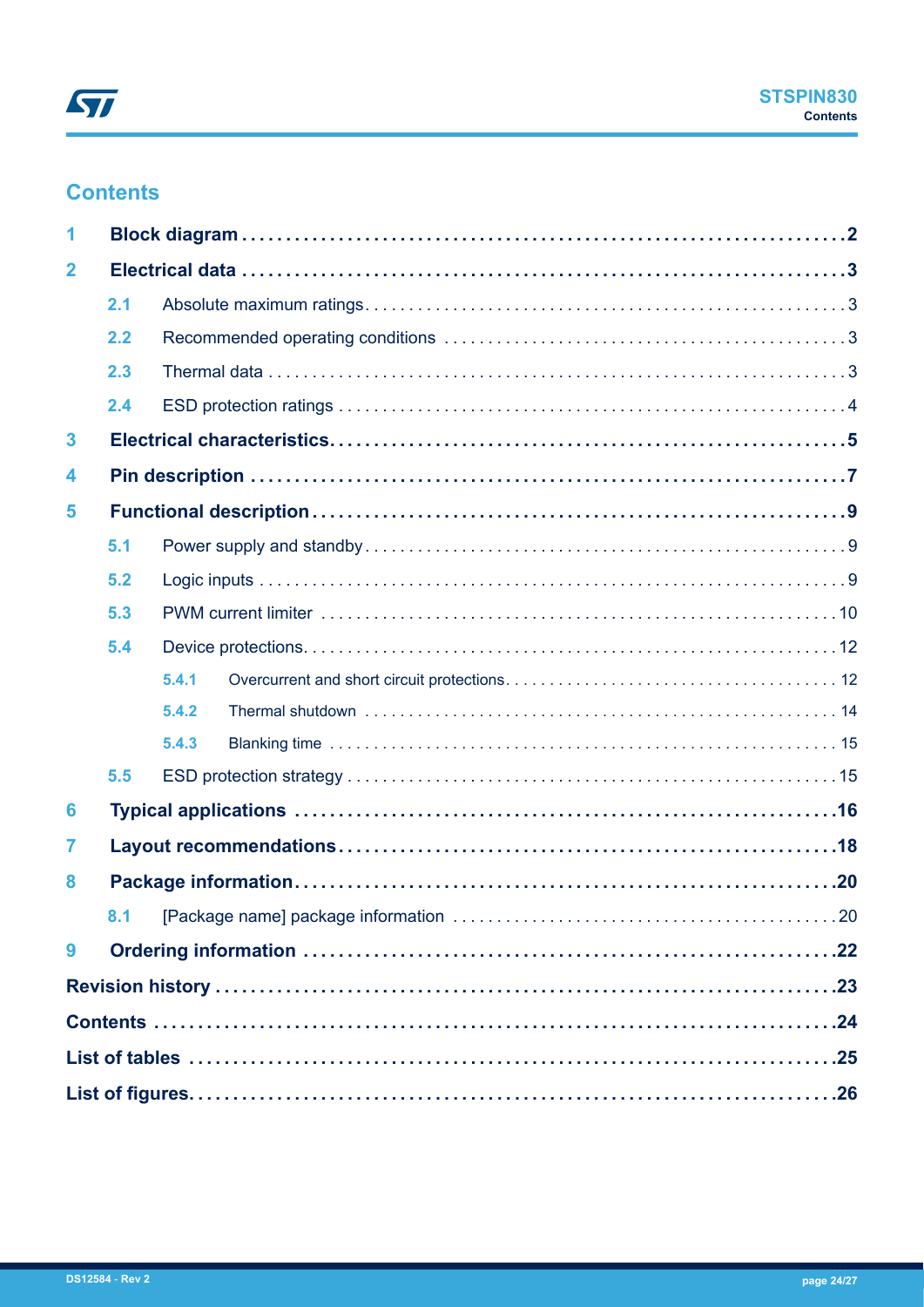# <span id="page-24-0"></span>**List of tables**

| Table 1. |  |
|----------|--|
| Table 2. |  |
| Table 3. |  |
| Table 4. |  |
| Table 5. |  |
| Table 6. |  |
| Table 7. |  |
| Table 8. |  |
| Table 9. |  |
|          |  |
|          |  |
|          |  |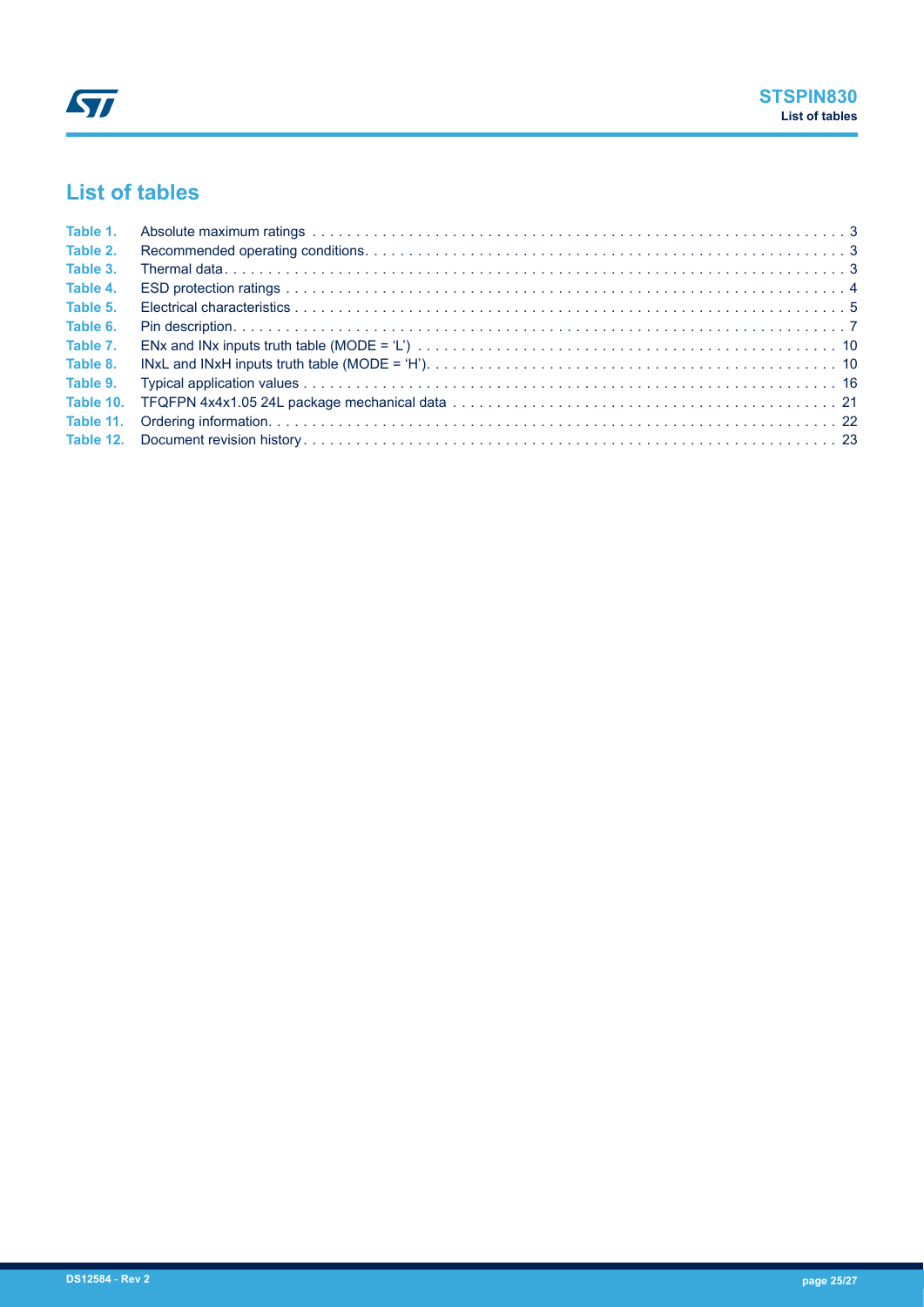# <span id="page-25-0"></span>**List of figures**

| Figure 1.  |  |
|------------|--|
| Figure 2.  |  |
| Figure 3.  |  |
| Figure 4.  |  |
| Figure 5.  |  |
| Figure 6.  |  |
| Figure 7.  |  |
| Figure 8.  |  |
| Figure 9.  |  |
| Figure 10. |  |
| Figure 11. |  |
| Figure 12. |  |
| Figure 13. |  |
| Figure 14. |  |
| Figure 15. |  |
| Figure 16. |  |
| Figure 17. |  |
| Figure 18. |  |